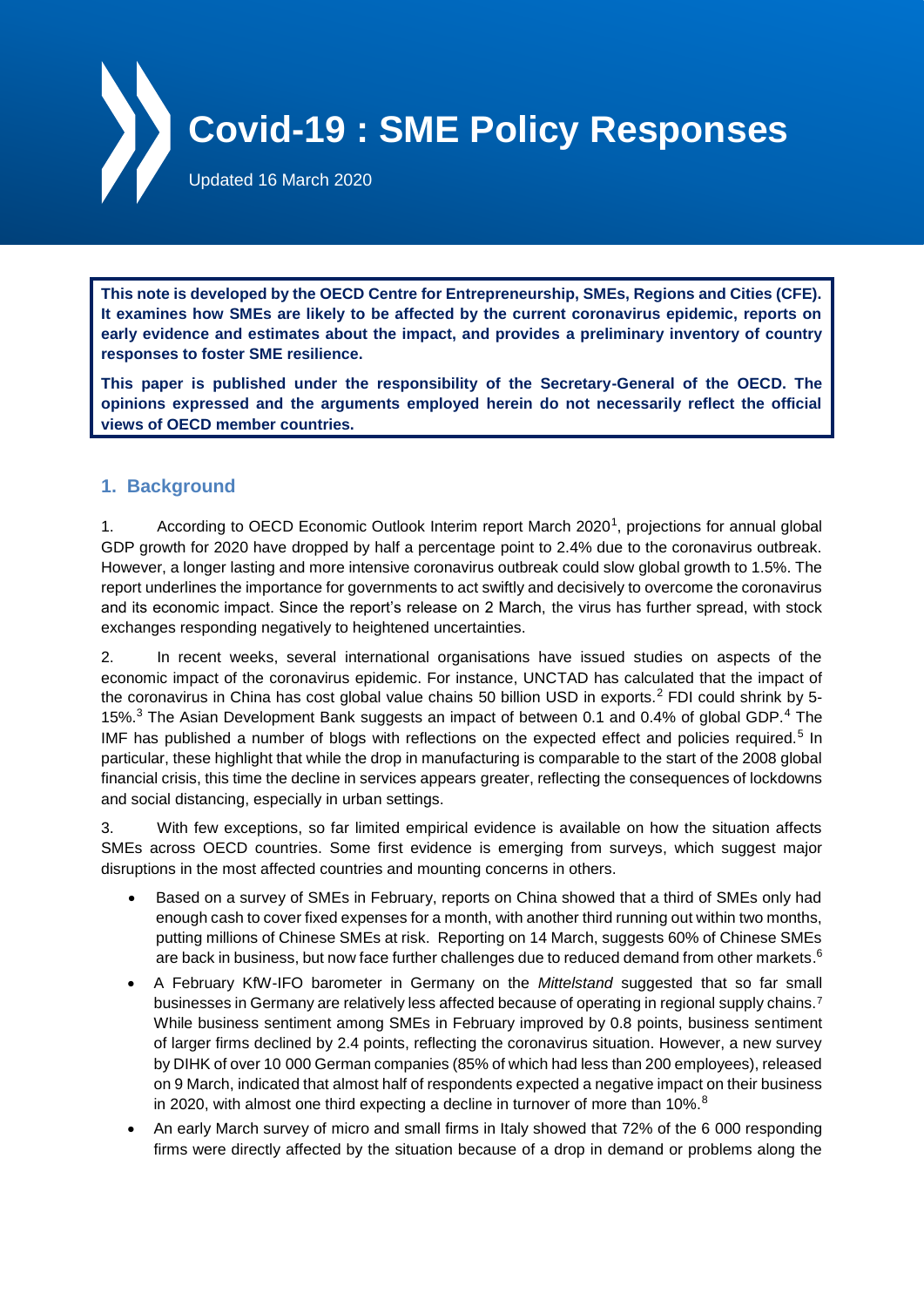supply chain and/or transport and logistics. One third of respondents estimated a decrease in revenues greater than 15%, and an additional 18% of firms estimated that decrease to be between 5-15%. The most affected firms are those in transport (98.9%) due to the demand downfall, then tourism (89.9%), fashion (79.9%), and agro-food (77.7%).<sup>9</sup>

- A survey released on 25 February by Business Finland of 300 companies (80% of which are SMEs) indicated that one third of respondents anticipated a negative or very negative impact on their business in the short term, with the strongest effect felt because of restrictions to (international) travel of employees.<sup>10</sup>
- On March 9, the Tokyo Shoko Research published a survey on the effects of the outbreak on firms (174 companies, mostly SMEs).<sup>11</sup> Thirty-nine percent of respondents reported supply chain disruptions and 26% a decrease in orders and sales.
- In early March, the Korean Federation of SMEs published a survey of SMEs engaging in import/export. Of the 191 firms surveyed, 71.8% stated they would be affected by the outbreak, with more than half of these firms stating that they were unable to meet delivery dates due to factory closures in China.<sup>12</sup>
- A survey of SMEs in Poland, published on 10 March, showed that 30% of SMEs feared a decrease in sales and worker availability in the next three months.<sup>13</sup> Over one-third experienced increased costs and reduced sales, with 27.5% of respondents already encountering cash flow problems.
- On March 11, the US Institute for Supply Management published their survey results.<sup>14</sup> Nearly 70% of respondents, 81% of whom have revenues of less than USD 10 million, reported supply chain disruptions, with more than 80% expecting to experience the impact of the outbreak.
- An early March survey in the UK from the Institute of Directors, whose membership is 70% SMEs, underlined the worry. One in five firms ranked the threat to their organisation from the coronavirus as "high" or "severe". A further 43% said there was a "moderate" threat.<sup>15</sup> Another UK survey by the platform Market Finance that came out on 12 March, showed that 69% of SMEs have significant cash flow problems, with more than one-third fearing that without support they would not last until Easter.<sup>16</sup>
- A 13 March survey from the US National Federation of Independent Business among 300 of its 300,000 members from employers with up to 120 workers showed that 74% of small businesses say they are not yet affected by the pandemic, while 23% say they are being negatively affected. Of those indicating they were not affected, nearly half anticipate the outbreak to negatively impact their business if the virus spreads to or within their immediate area over the next three months. Among the businesses that said they were being damaged, 42% reported seeing slower sales, while 39% were experiencing supply-chain disruptions.<sup>17</sup> A Survey in Seattle, showed that 60% of small businesses are considering wage cuts and staffing cutbacks, while 35% said they might have to close.<sup>18</sup>

4. Furthermore, various media report anecdotic evidence on the impact on SMEs.<sup>19</sup> According to the US Main Street Alliance "small businesses are on the front line of the crisis".<sup>20</sup>

5. This note examines the possible effects of the current COVID-19 epidemic on SMEs, and provides a preliminary inventory of country responses with respect to SMEs. Given the rapid pace of developments, the overview of country responses is not comprehensive and in some cases includes intended policy responses that are still a work in progress, or simply at the stage of public announcements. This overview will be updated periodically.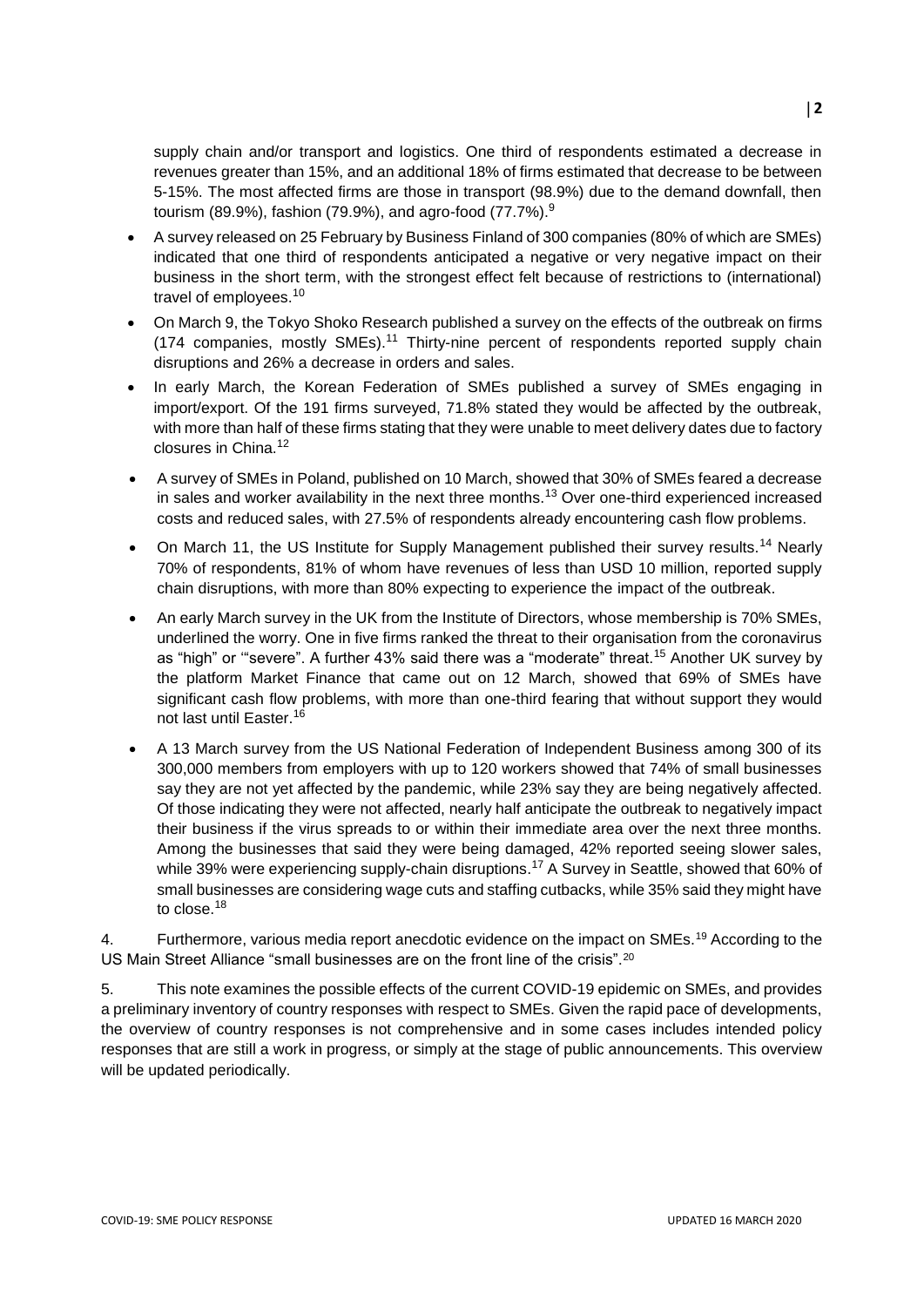# **2. Impacts on SMEs**

6. There are several ways the coronavirus may affect the economy, especially SMEs, on both the supply and demand sides.<sup>21</sup> On the **supply side**, companies could experience a reduction in the supply of labour, as workers are unwell or need to look after children or other dependents while schools are closed and movements of people are restricted. Measures to contain the disease by lockdowns and quarantines lead to further and more severe drops in capacity utilisation. Furthermore, supply chains may be interrupted leading to shortages of parts and intermediate goods.

7. On the *demand side*, a dramatic and sudden loss of demand and revenue for SMEs could severely affect their ability to function, and/or cause severe liquidity shortages. Furthermore, consumers may experience loss of income, fear of contagion and heightened uncertainty, which in turn reduces spending and consumption. These effects may be compounded when workers are laid off and firms are not able to pay salaries. Some sectors, such as tourism and transportation, may be particularly affected, also contributing to reduced business and consumer confidence.

8. The impact of the virus could have potential spill-overs into *financial markets*, with further reduced confidence and a reduction of credit.

9. These various impacts are likely to affect both larger and smaller firms. However, the effect on SMEs may be especially severe, particularly because of higher levels of vulnerability and lower resilience related to their size.

10. In all OECD countries, SMEs account for the vast majority of companies, value added and employment. However, in some regions and sectors that have felt the impacts of the situation, the prevalence of SMEs is even higher. For example, in some of the most affected regions, like Northern Italy, the significance of SMEs within the economic structure is even more critically important. Likewise, SMEs are strongly represented in sectors such as tourism and transportation, which are significantly affected by the virus and the measures taken to contain it, as well as fashion and food where short delivery times are of essence.

11. SMEs often have a more limited number of *suppliers*. In some cases, this may shelter them from the shock, which appears to be the case so far with German SMEs operating more in regional supply chains and who therefore are less affected by developments in Asia. In other cases, SMEs may rely on suppliers from countries and regions with more COVID-19 cases, increasing their vulnerability. Similarly, obstacles in transportation by sea, road or air may affect these SMEs. Some SMEs are particularly vulnerable to the disruption of business networks and supply chains, with connections with larger operators (e.g. MNEs) and the outsourcing of many business services critical to their performance.

12. Businesses, including SMEs, will bear the brunt of a reduction in global *demand* for their products and services. This impact may particularly be felt in specific sectors such as tourism, but also amongst those SMEs catering for local markets where containment measures have been introduced.

13. SMEs may have less resilience and flexibility in dealing with the *costs* these shocks entail. Costs for prevention as well as requested changes in work processes, such as the shift to teleworking, may be relatively higher for SMEs given their smaller size. If production is reduced in response to the developments, the costs of underutilised labour and capital weigh greater on SMEs than larger firms. Furthermore, SMEs may find it harder to obtain information not only on measures to halt the spread of the virus, but also on possible business strategies to lighten the shock, and government initiatives available to provide support.

14. Given the limited resources of SMEs, and existing obstacles in accessing capital, the *period* over which SMEs can survive the shock may be more restricted than for larger firms. As the OECD Interim Outlook signals, there is a risk that otherwise solvent firms, particularly SMEs, could go bankrupt while containment measures are in force.<sup>22</sup>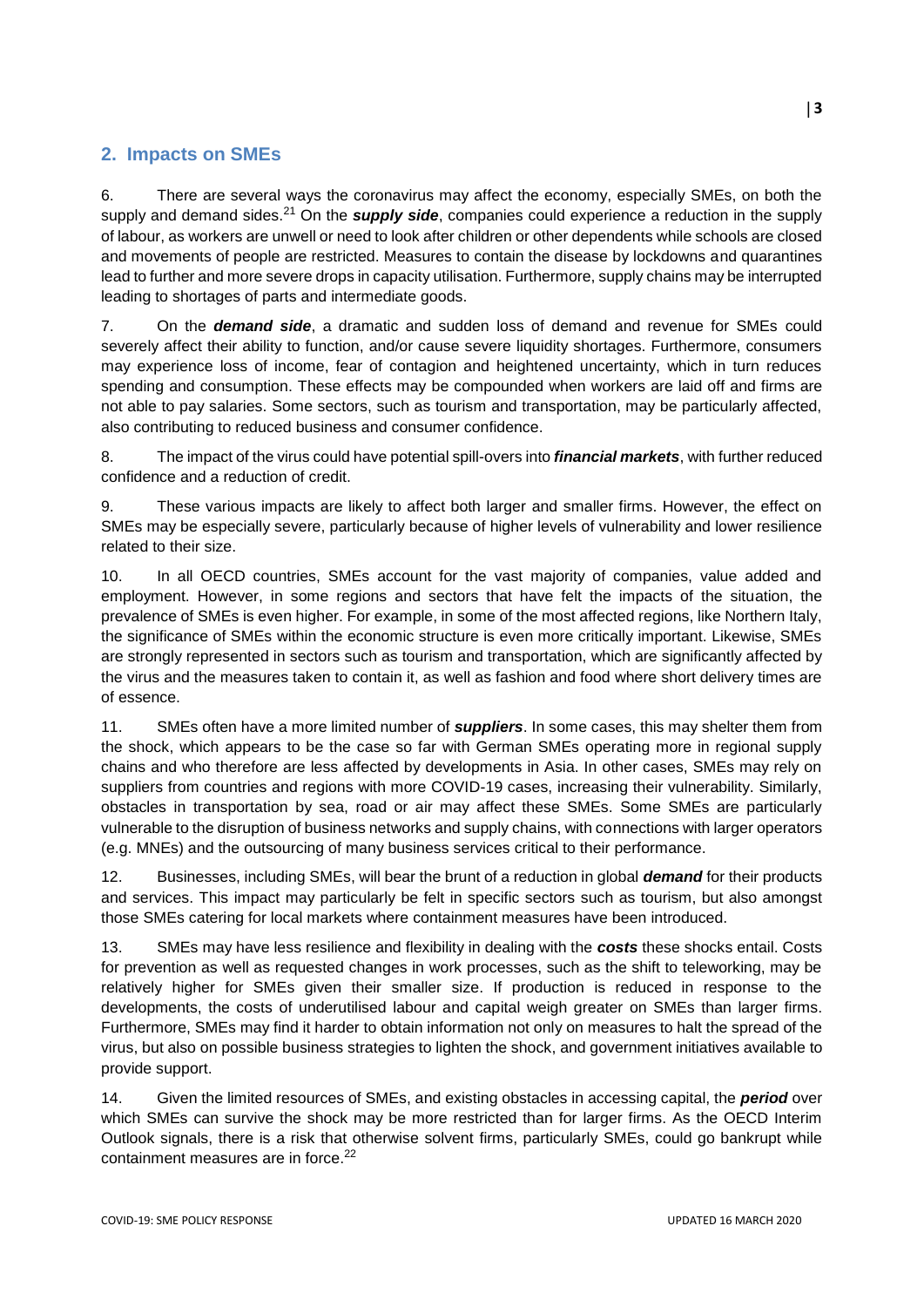## **3. Country policy responses**

15. Given the specific circumstances SMEs are currently facing, a number of countries have put measures in place to support them. While countries' first concern is public health, increasingly measures are being introduced to mitigate the economic impact of the coronavirus on smaller businesses. Such policies take various shapes.<sup>23</sup> Some countries have focused on more general policies that have the potential to cushion the blow for the economy and for all businesses.<sup>24</sup> Other countries have put in place more SME-specific measures. Some initiatives aim to provide information to SMEs on how to help prevent the spread of the coronavirus, including via SME agencies or associations. Other measures aim to provide flexibility and relief for companies and workers in the reduction of working hours, temporary lay-offs and sick-leave. Some countries have introduced measures specifically aimed at the self-employed. Likewise, several countries have included financial instruments (such as tax relief, guarantees and grants) to reduce the impact of the outbreak.<sup>25</sup> Various countries are taking measures regarding procurement and late payments. Furthermore, some countries have taken actions to help SMEs adopt new work processes and find new markets. Finally, some commercial banks in countries have taken steps as well, in terms of offering credit and easing conditions for loan repayment.

16. Box 1 gives an overview of examples of country responses in these different domains. Annex A contains further details about policies in each country.<sup>26</sup> Given that new developments are occurring every day, these overviews are not comprehensive. However, they provide a first inventory of country responses, aimed at mutual learning. It should be emphasised that the stage of the outbreak varies greatly from country to country, and policy responses are highly specific to the national economic and public health contexts. There is also no assessment or judgement made at this stage on the effectiveness of such measures.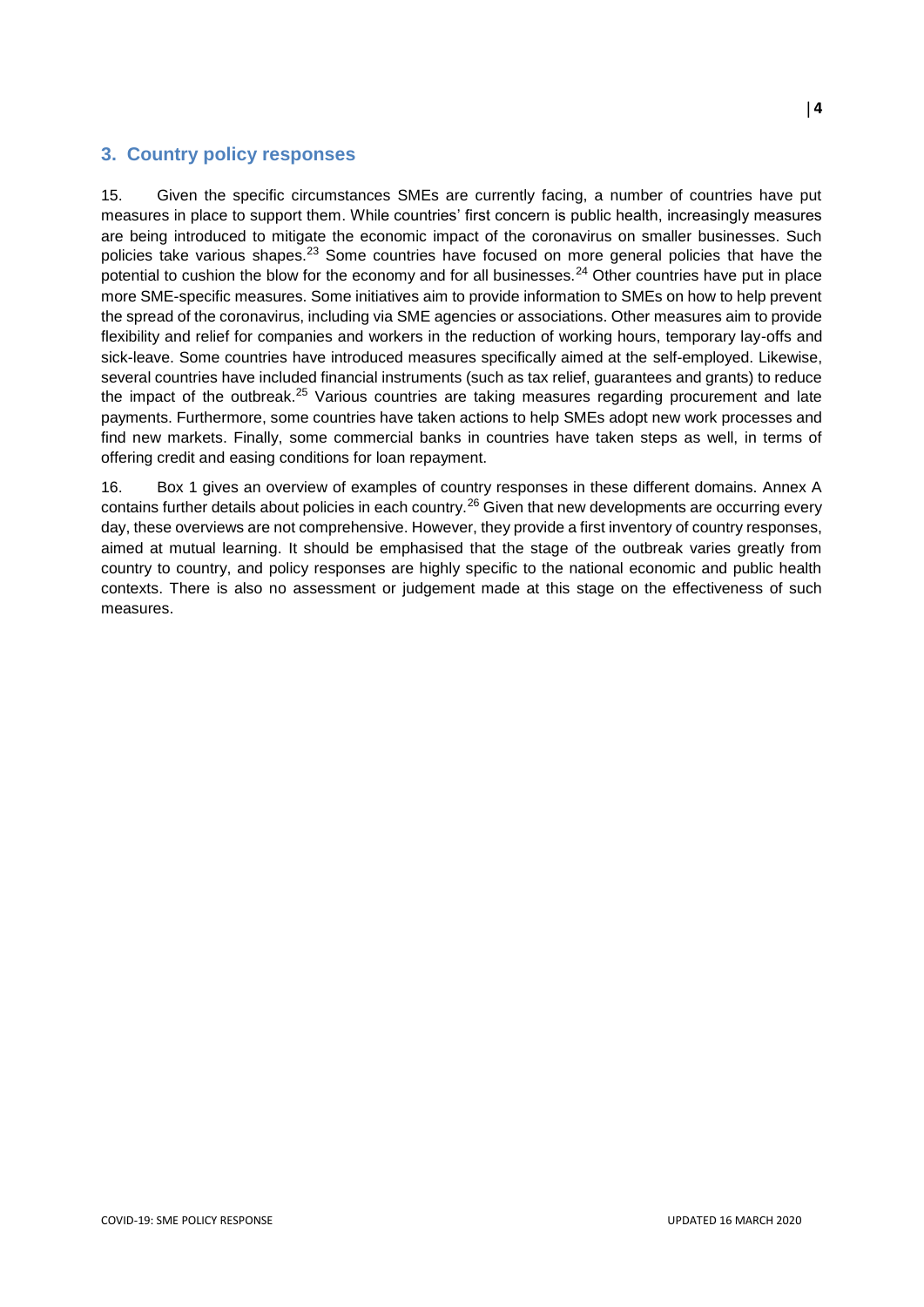# **Box 1. Examples of policy responses towards SMEs in the context of the COVID-19 virus**

- *Central banks* have taken measures aimed at SME finance constraints.
- Several governments have taken measures to ensure that *information* on the prevention and containment of the virus reaches SMEs, including through information via SME/enterprise agencies and SME associations (e.g. Luxembourg, Netherlands, Portugal, United Kingdom, Switzerland).
- Several countries are actively informing firms about how to *reduce working hours*, provide relief for workers and companies, and redundancy payments in temporary lay-offs and sickness (e.g. Belgium, France, Netherlands, Switzerland). Italy is expected to take further extraordinary measures on redundancy payments this week. Ireland has taken measures to extend sick leave payments to the self-employed.
- Countries have set up a variety of *financial facilities* to help companies address the short-term consequences of the outbreak as part of wider fiscal policy responses. These include:
	- o Various countries provide possibilities for *temporary tax relief* such as the deferral of tax payment (e.g. Australia, Belgium, France) and tax cuts and tax credits (Italy).
	- o The United States has opened up the *Disaster Relief Loan Programme* for small business affected by the situation.
	- o Several countries have introduced *direct financial support* to SMEs, such as new credits granted by public investment banks (France), zero-interest loans with no collateral (Japan), reducing the time required for banks to provide credit approval (Israel), sectoral support, especially for the tourism industry (e.g. Australia, Chile, Italy), new public guarantees (Austria, Japan, Korea, Israel), account receivable insurance (Korea) and the mobilisation of credit mediation for SMEs wishing to renegotiate credit terms (France).
- Several countries are taking measures concerning *procurement and payment delays*. France and Belgium have suspended penalties for payment delays on government contracts. France also offers conflict mediation between SMEs and clients/suppliers. New Zealand asks customers to pay their bills to small businesses within 10 days.
- Some countries are providing more *forward-looking support* for companies to strengthen their business resilience. In Queensland, Australia a mentoring programme and financial workshops have been set up to assist small companies to address further impacts on their businesses. Belgium has opened up existing instruments to support SME growth to help companies find new markets where demand from existing markets has slowed due to the outbreak. Korea is encouraging brick-and-mortar shops to open their business online.
- Finally, *commercial banks* in several countries have introduced support packages that include emergency loans to support their SME clients as well as flexibility for repayments of existing loans, for example in Korea, Singapore and Malaysia. In Italy, backed by the Government, the Italian Banking Association and several business associations have agreed on a large-scale moratorium on debt repayments, including mortgages and repayments of small loans and revolving credit lines for businesses.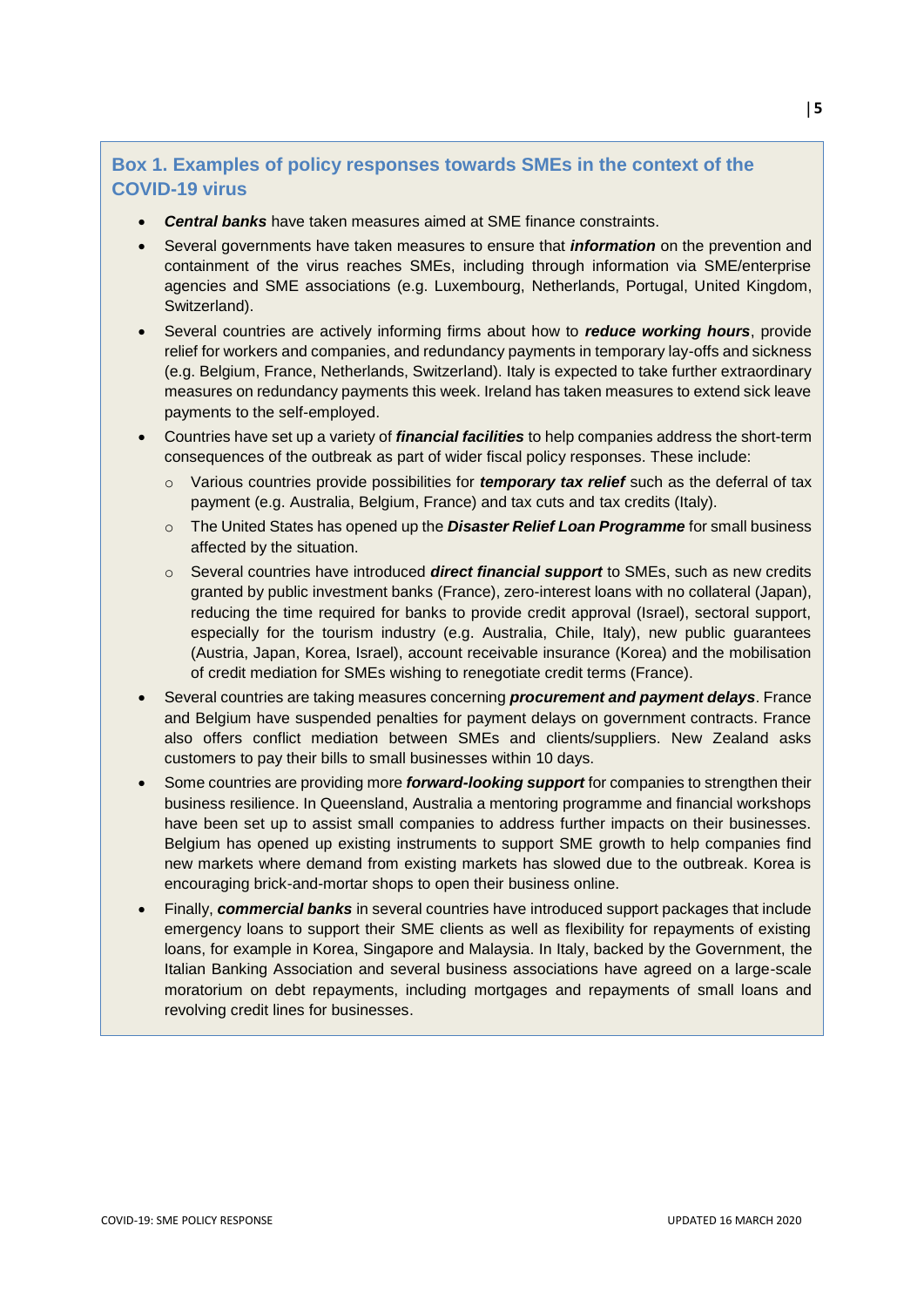# **Annex A. Preliminary overview of country responses**

#### **Australia**

1. After consultation of its members, the Australian business organisation COSBOA drafted a communiqué on measures needed in response to the outbreak, calling for cash injections, communication and collaboration.<sup>27</sup> The Council of Small Business Australia requested concessional tax measures followed by business investment promotion, including through a removal of the current cap on instant asset depreciation (IAD) for small businesses in the 2021 financial year.<sup>28</sup> In Queensland, applications are open for a deferral of tax payment for SMEs until 31 July 2020. In addition, a business impact survey was put in place. Mentoring support (50 mentors available) and financial workshops are being delivered in several locations in Queensland to support SMEs, with an emphasis on local business communities. Sectoral support targeting tourism operators and the commercial fishing industry has also been announced in the state.<sup>29</sup> In response to the crisis, the Victorian Chamber of Commerce and Industry is waiving membership fees for all businesses up to a value of AUD 700, and existing members will receive a credit of AUD 500.<sup>30</sup> A federal stimulus package is under discussion as of 10 March.

2. On 12 March, the Government announced a federal economic stimulus package of AUD 18 billion<sup>31</sup> with specific investment measures for small business:  $32$ 

- The asset write-off threshold was increased from AUD 30 000 to AUD 150 000 and access was expanded to include businesses with turnover between AUD 50 million and AUD 500 million until 30 June 2020
- A 15-month investment incentive combined with depreciation deductions. Businesses with a turnover below AUD 500 million can deduct 50% of the asset cost in the year of purchase.
- 3. The Government also announced cash-flow assistance as part of this package:
	- A cash-flow boost for employers by up to AUD 25 000, totalling AUD 6.7 billion (conditional on turnover < AUD 50 million and employing staff) – the payment is tax-free. Payments will be made from 28 April, representing 50% of firms' Business Activity Statements of Instalment Activity Statements, with refunds to be paid within 14 days.
	- Wage subsidies for small businesses with apprentices and trainees (50% of the wage for up to nine months). The subsidy is also available to employers that re-employ an apprentice who could not be retained by another company.

The Australian government set-up a dedicated website with information for businesses on available support measures. $33$  Media report that further measures in Australia are expected. $34$ 

## **Austria**

4. Austria is introducing support measures for sectors heavily affected by the outbreak, such as tourism and air transportation, and uses existing measures to reduce hours worked (*Kurzarbeit*). EUR 100 million are available for loans to hotels that suffer more that 15% losses in sales.<sup>35</sup> The maximum is 80%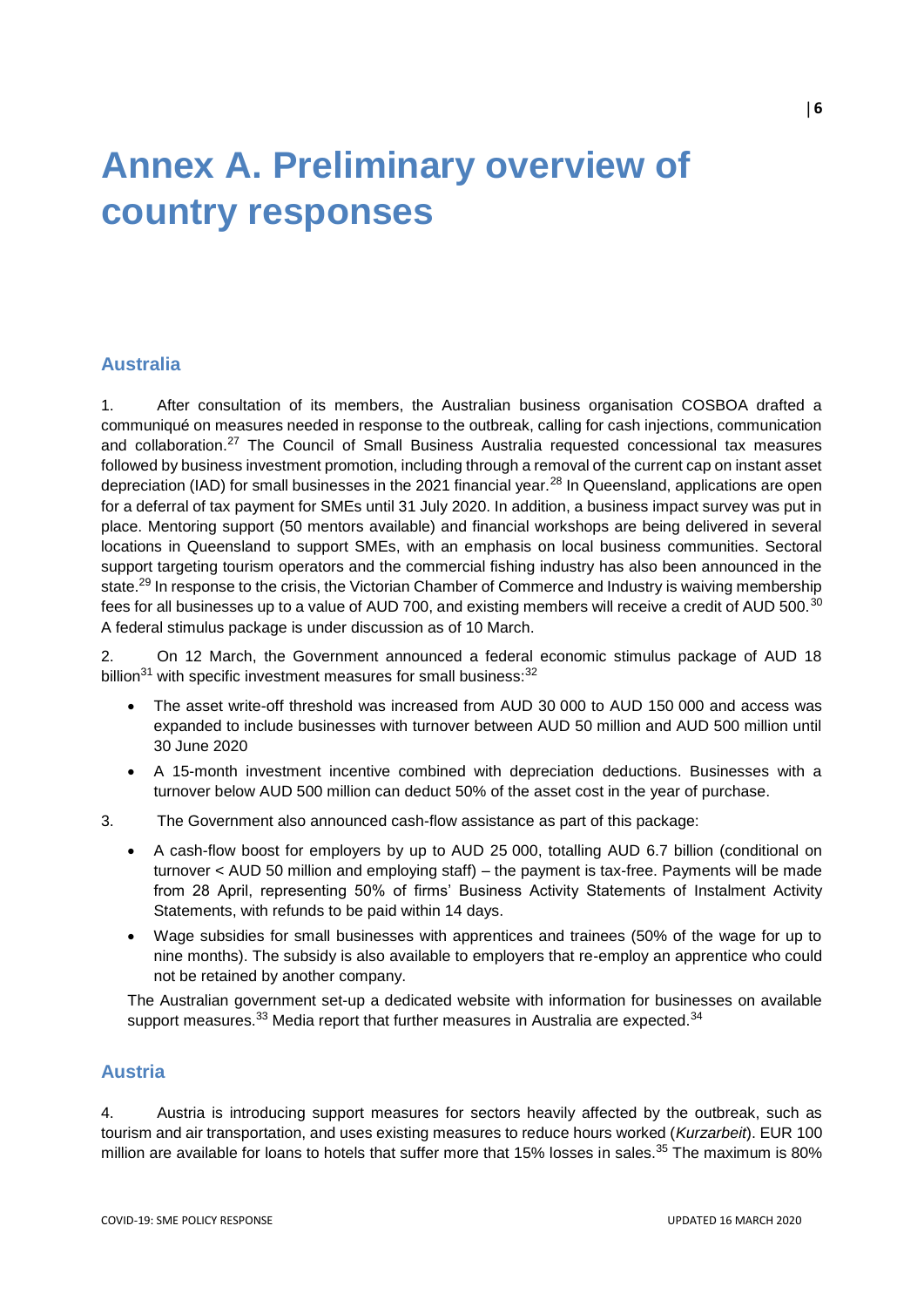of the loan or EUR 500,000. The Austria Wirtschaftservice (AWS) is providing new guarantees for SMEs worth EUR 10 million up to 80% of the loan amount or EUR 2,5 million for 5 years.<sup>36</sup> A taskforce was set up by the Ministry of Economy and Digitalisation to monitor the impact of the outbreak on all firms.<sup>37</sup> On 15 March, a COVID-19 crisis management fund was announced, with EUR 4 billion in funding.<sup>38</sup>

# **Belgium**

5. An impact analysis focusing on businesses was published.<sup>39</sup> The Belgian government is informing companies on shortening working hours in response to the coronavirus.<sup>40</sup> Existing financial instruments for SMEs – such as the SME growth subsidy – can be used by SMEs, particularly where supply chains are impacted.<sup>41</sup> On 10 March, the government announced further measures, including:

- New options for firms wishing to have recourse to partial employment;
- An optional deferral of VAT payment, social contributions and corporate tax;
- Reduced social contributions for self-employed conditional on proving a decrease in revenue due to the outbreak;
- Cancellation or deferral of social contributions for the self-employed;
- Income replacement for the self-employed, and;
- Suspension of penalties for suppliers failing to fulfil government contracts.

# **Canada**

6. On 5 March, the Bank of Canada lowered the policy rate by 50 basis points.  $42$  On 12 March, the Bank decided to lower rates by a further 50 basis points from 1.25% to 0.75%.<sup>43</sup>

7. The Canadian Federation of Independent Businesses (CFIB) has issued business-specific public health advice,<sup>44</sup> as have small business organisations at the provincial level.<sup>45</sup> As elsewhere, some fiscal stimulus will occur automatically to the extent to which the economic impact of coronavirus lowers tax revenue and increases public health spending. On 11 March, Canada announced a 1 billion CAD Covid-19 Response Fund with an emphasis on health. For business, this includes the following: "To support businesses should the economy experience tightening credit conditions, the Government will act swiftly to stimulate the economy by strengthening investment in federal lending agencies such as the Business Development Bank of Canada (BDC) and Export Development Canada. This partnership between Canada's financial Crown corporations and private sector financial institutions, in response to credit conditions during the 2008-2009 financial crisis, provided \$11 billion of additional credit support to 10,000 firms. In addition, flexible arrangements could be made for businesses trying to meet payment obligations to the Canada Revenue Agency."<sup>46</sup> BDC now offers the following support for entrepreneurs<sup>47</sup>:

- Small Business Loan of up to CAD100 000 can be obtained online in as little 48 hours from time of approval.
- Working capital loan to bridge cash flow gaps and support everyday operations.
- Purchase Order Financing to increase cash flow to fulfill domestic or international orders with very flexible terms.

8. Moreover, access to the Employment Insurance fund has been improved. This measure provides income support to employees eligible for Employment Insurance benefits who work a temporarily reduced work week while their employer recovers.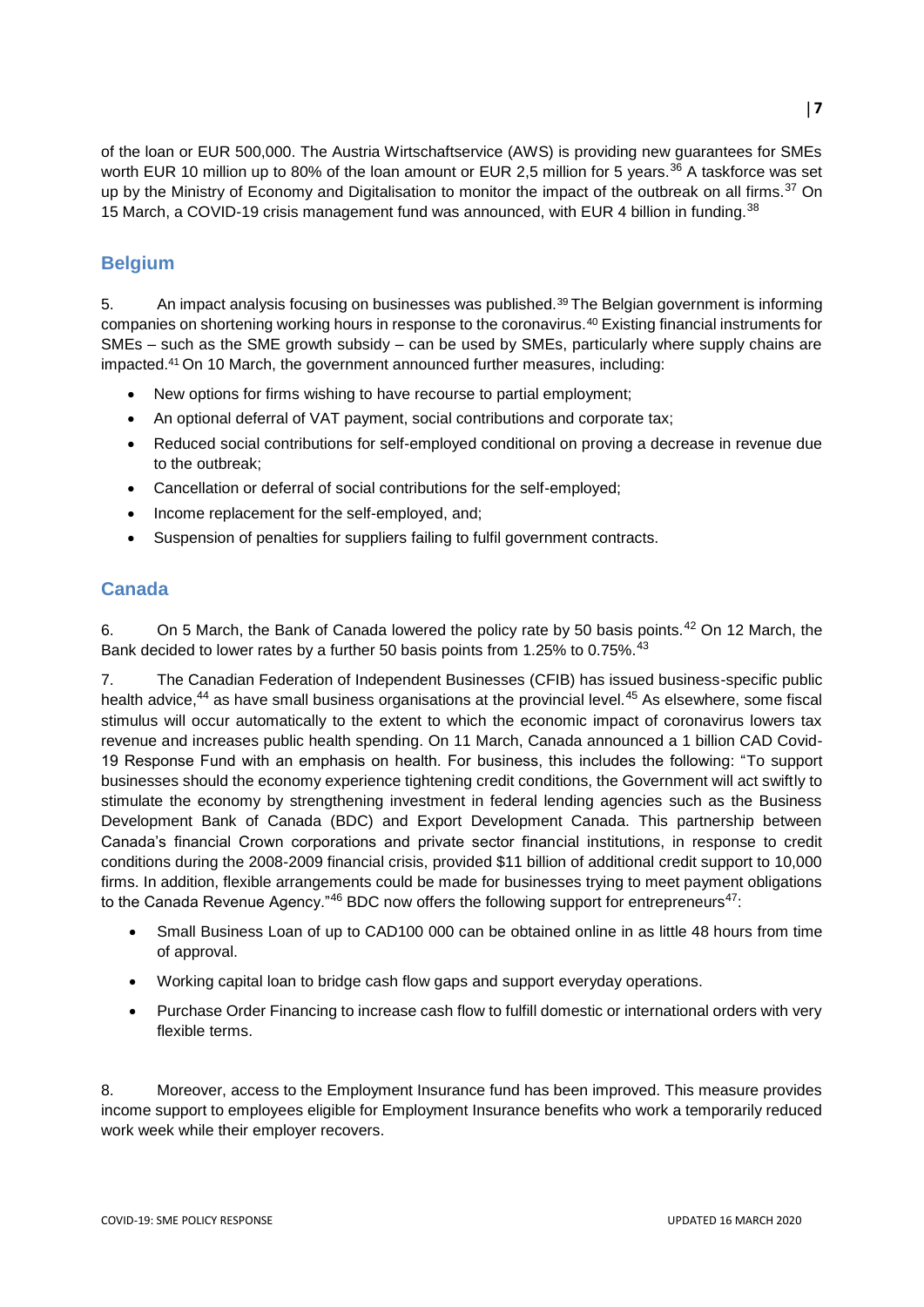# **Chile**

9. An existing programme of targeted subsidies to firms undergoing hardship will be extended to firms in the tourism sector, starting in April 2020.<sup>48</sup> Furthermore, authorities announced they are elaborating a further plan to support SMEs in the tourism and other services sectors.

# **China**

10. Since late January, the Chinese Government has adopted several financial support measures<sup>49</sup> aimed at reducing the burden its virus-control policies have placed on companies. Some measures, such as liquidity injections by the central bank and reductions to port and logistics fees, provide generalised economic support. There has been strong emphasis on more targeted policies to channel funding directly to the companies that need it most, including SMEs. These policies include a special lending facility, a new channel for bond issuance, loan forbearance, and temporary reductions to corporate taxes and fees.<sup>50</sup> Media reporting on 12 March suggested SME lending is not picking up.<sup>51</sup> On 13 March, the Chinese central Bank announced to release USD 80 billion in liquidity in the banking sector.<sup>52</sup>

11. A wide range of policy measures have been announced for SMEs at the regional level in China.<sup>53</sup> These include deferred tax payments for SMEs, reducing rent, waiving of administrative fees, subsidizing R&D costs for SMEs, social insurance subsidies, subsidies for training and purchasing teleworking services, and lowering lending rates. Furthermore, banks are being granted extra funding to spur SME loans.<sup>54</sup> A survey of small- and medium-sized Chinese firms conducted in February showed that one-third of respondents only had enough cash to cover fixed expenses for a month, with another third running out within two months.<sup>55</sup>

# **Colombia**

12. On 11 March, the Colombian president announced a package of economic measures to mitigate the effects on the tourism and aviation sectors. In particular, the Government postponed the payment of the VAT and income taxes for the tourism and aviation sectors. Furthermore, it decided to reduce the import tariffs for some inputs related to the health and aviation sectors, on a temporary basis. The Government has also opened a new credit line for the tourism and aviation sector.

# **Denmark**

13. The Ministry of Industry, Business and Financial Affairs dialogued with employer associations to enforce quarantines for employees coming back from areas considered at risk.<sup>56</sup> On 10 March, a first stimulus package was issued, including:<sup>57</sup>

- A DKK 125 million credit facility allowing firms to defer VAT and tax payments, which could boost [liquidity](https://www.fxstreet.com/cryptocurrencies) and help companies $58$
- Compensations for event managers
- Creation of a unit to prepare additional measures.

14. On 12 March, the government announced a DKK 200 billion package with further measures:<sup>59</sup>

 The release of the so-called 'countercyclical capital buffer' banks have been required to keep on their books since the 2007 financial crisis. This will provide them an extra 200bn Danish kroner in liquidity, which they can either use to lend to businesses or to withstand losses on existing loans.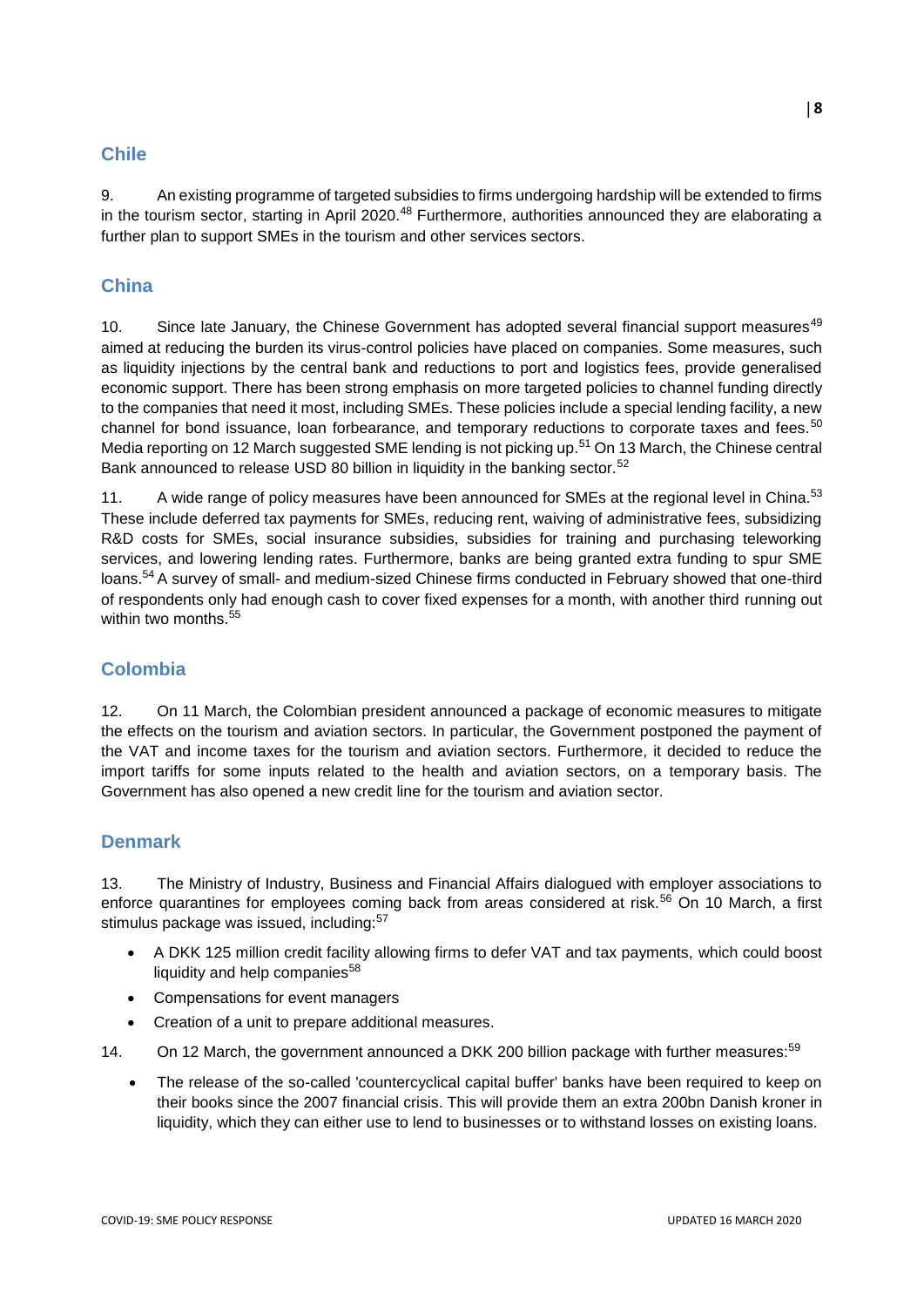- Two new loan guarantee schemes, one for large companies and one for small and medium enterprises (SMEs). The government will guarantee 70% of the value of any new bank loans given to *SMEs* who have seen operating profits fall by more than 50%. This could back up to 4.8bn kroner in new loans. Second, it will guarantee 70 percent of the value of new loans to *large companies* who can demonstrate a fall in turnover over more than 50 percent. This could back 2.7bn kroner in new loans. 60
- From now on employers will be completely reimbursed by the government from the first day that an employee becomes ill or enters quarantine due to coronavirus, rather than having to themselves absorb the bill for the few days.
- Employment legislation is being relaxed to allow companies to reduce employees hours temporarily, with the employees incomes then supplemented by unemployment benefit. The Ministry of Employment hopes that this will prevent employees from being laid off.

15. Commercial banks in Denmark are easing interest rate repayment for their small business clients.<sup>61</sup>

## **European Union**

16. On 10 March, the European Union announced the establishment of a coronavirus emergency fund of EUR 25 billion, 7.5 billion of which would be available at short notice for healthcare systems, sectors particularly exposed to the outbreak and SMEs.<sup>62</sup> Further detail on these measures is expected in the coming days. On 13 March, the EU announced that this fund would increase to EU 37 billion.<sup>63</sup> On 13 March, a call was launched to startups and SMEs with technologies and innovations able to help in treating, testing, monitoring or other aspects of the Coronavirus outbreak to apply for funding under the EIC Accelerator programme.<sup>64</sup>

17. On 12 March, the ECB left interest rates unchanged, but announced it will conduct additional longer-term refinancing operations (LTROs), temporarily, to provide immediate liquidity support to the euro area financial system. The LTROs will provide liquidity at favourable terms to bridge the period until the TLTRO III (targeted LTROs) operation in June 2020. Through TLTRO III, "considerably more favourable terms will be applied during the period from June 2020 to June 2021 to all TLTRO III operations outstanding during that same time. These operations will support bank lending to those affected most by the spread of the coronavirus, in particular small and medium-sized enterprises. Throughout this period, the interest rate on these TLTRO III operations will be 25 basis points below the average rate applied in the Eurosystem's main refinancing operations. For counterparties that maintain their levels of credit provision, the rate applied in these operations will be lower, and, over the period ending in June 2021, can be as low as 25 basis points below the average interest rate on the deposit facility. Moreover, the maximum total amount that counterparties will henceforth be entitled to borrow in TLTRO III operations is raised to 50% of their stock of eligible loans as at 28 February 2019. In this context, the Governing Council will mandate the Eurosystem committees to investigate collateral easing measures to ensure that counterparties continue to be able to make full use of the funding support."<sup>65</sup>

18. The European Investment Bank is expected to announce an SME support package in the week of March 16.66

#### **Finland**

19. In early February, Business Finland conducted a survey on the economic impact of the outbreak on Finnish firms, with 299 respondents, of which 80% were SMEs. $67$  The Finnish government indicated it stands ready to take measures if the impact of the outbreak on the economy worsens.<sup>68</sup>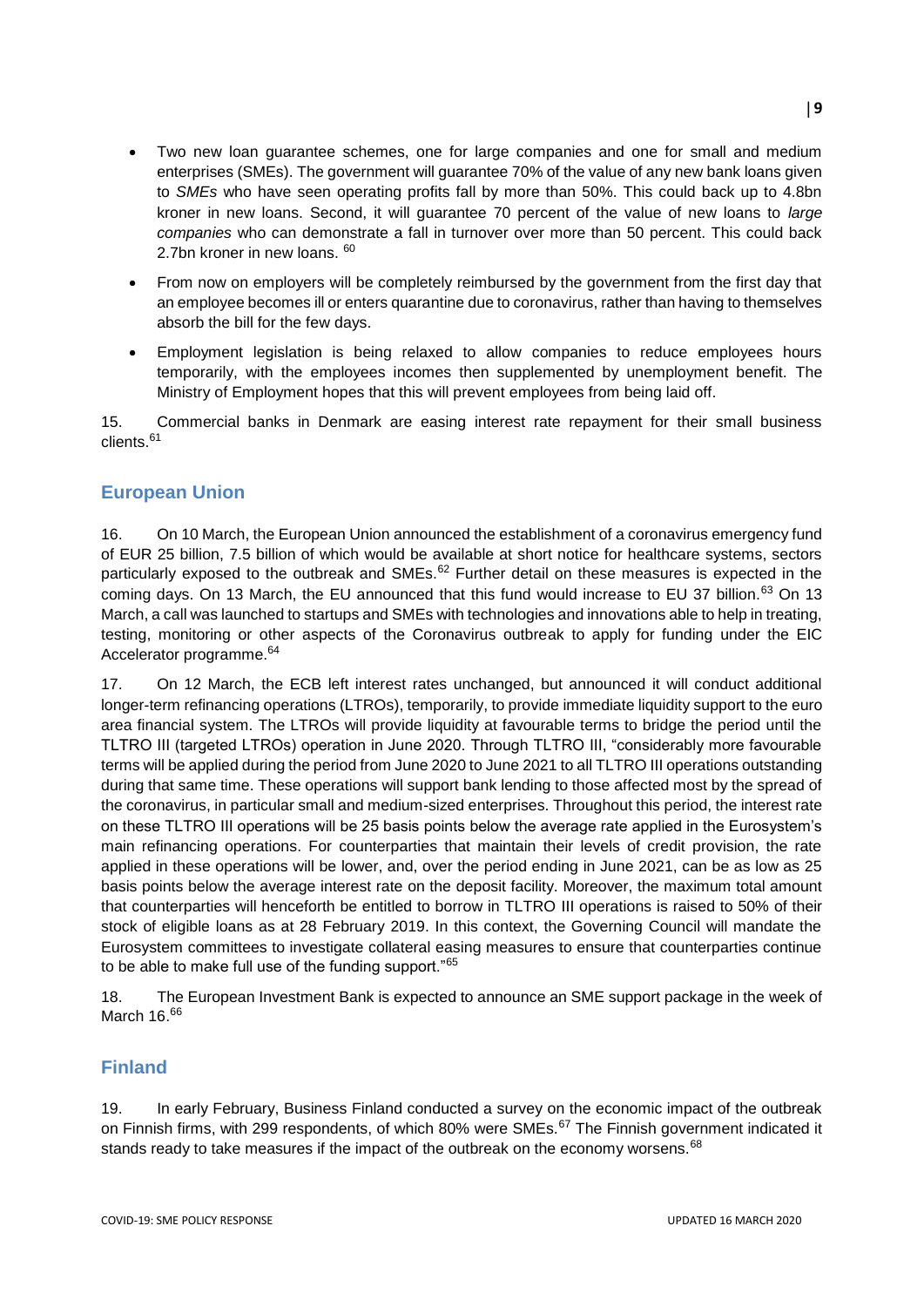# **France**

20. The French Ministry of the Economy and Finance on 12 March announced measures for firms encountering serious difficulties due to the coronavirus.<sup>69</sup> These include:

- A deferral of tax payment;
- New credits offered by Bpifrance (public investment and existing credits maintained). Guarantees on loans made to SMEs increased to 90% of the amount borrowed (from  $70\%$ );<sup>70</sup>
- Encouraging firms to have recourse to temporary lay-offs (by shortening procedures and with higher public coverage of firms' costs);
- Granting guaranteed treasury loans (up to 70% for SMEs and larger firms);
- Conflict mediation between SMEs and clients/suppliers;
- A suspension of penalties for payment delays in government contracts, and;
- A mobilisation of credit mediation to help SMEs wishing to renegotiate credit terms.<sup>71</sup>

21. In addition, national and regional authorities are collaborating to deal with the crisis as part of the new Economic council '*Etats-Régions'*. In practice, regional task forces have been set up together with public development banks to accelerate support measures for enterprises.

22. On 12 March, the Government announced that it would reimburse 100% of partial employment compensations (up from 70% previously). A solidarity fund is being created to support microenterprises with cash flow problems. In addition, the coverage on state guarantees was increased from 70% to 90% for SMEs.<sup>72</sup> Furthermore, easier postponements of social security contributions and corporate/personal income tax payments for firms and entrepreneurs were introduced, and, on a case-by-case basis, are exempt from these payments.

#### **Germany**

23. The government has referred SMEs to instruments already available to help companies cover short-term liquidity requirements, including working capital loans and guarantees.<sup>73</sup> Access to short-term work arrangements (*Kurzarbeit*) was expanded in order to avert a sharp rise in unemployment. In practice, firms can apply for the funds when just 10% of their workers are affected by a work stoppage, compared to one-third previously.<sup>74</sup> On 10 March, the federal cabinet extended the short-time work allowance to prevent employee layoffs due to the current slump in orders. Furthermore, the country's labour ministry plans to relax the Sunday work ban to prevent supply bottlenecks.<sup>75</sup>

24. On 9 March, the government announced a package of measures, with federal investments to be increased by EUR 3.1 billion between 2021 and 2024 and including extensive measures to improve liquidity for companies, including SMEs.<sup>76</sup> On 13 March, a comprehensive package to guarantee liquidity of affected firms was announced without limits to credits. Firm size limitations for liquidity support will be adjusted upwards and the risk taken by the government will be increased. The volume of guarantees provided by guarantee banks will be doubled to EUR 2.5 billion. Also, banks will be able to decide on guarantees more quickly. In addition, tax deferrals will be possible. The government will do what whatever it takes and evaluate budgetary consequences later.<sup>77</sup>

#### **Greece**

25. On 9 March, the Greek government announced financial relief for companies in areas hit by the coronavirus to safeguard jobs and boost liquidity.<sup>78</sup> The measures include a deferral of value-added tax (VAT) payments and social security payments. Companies operating in areas affected by the outbreak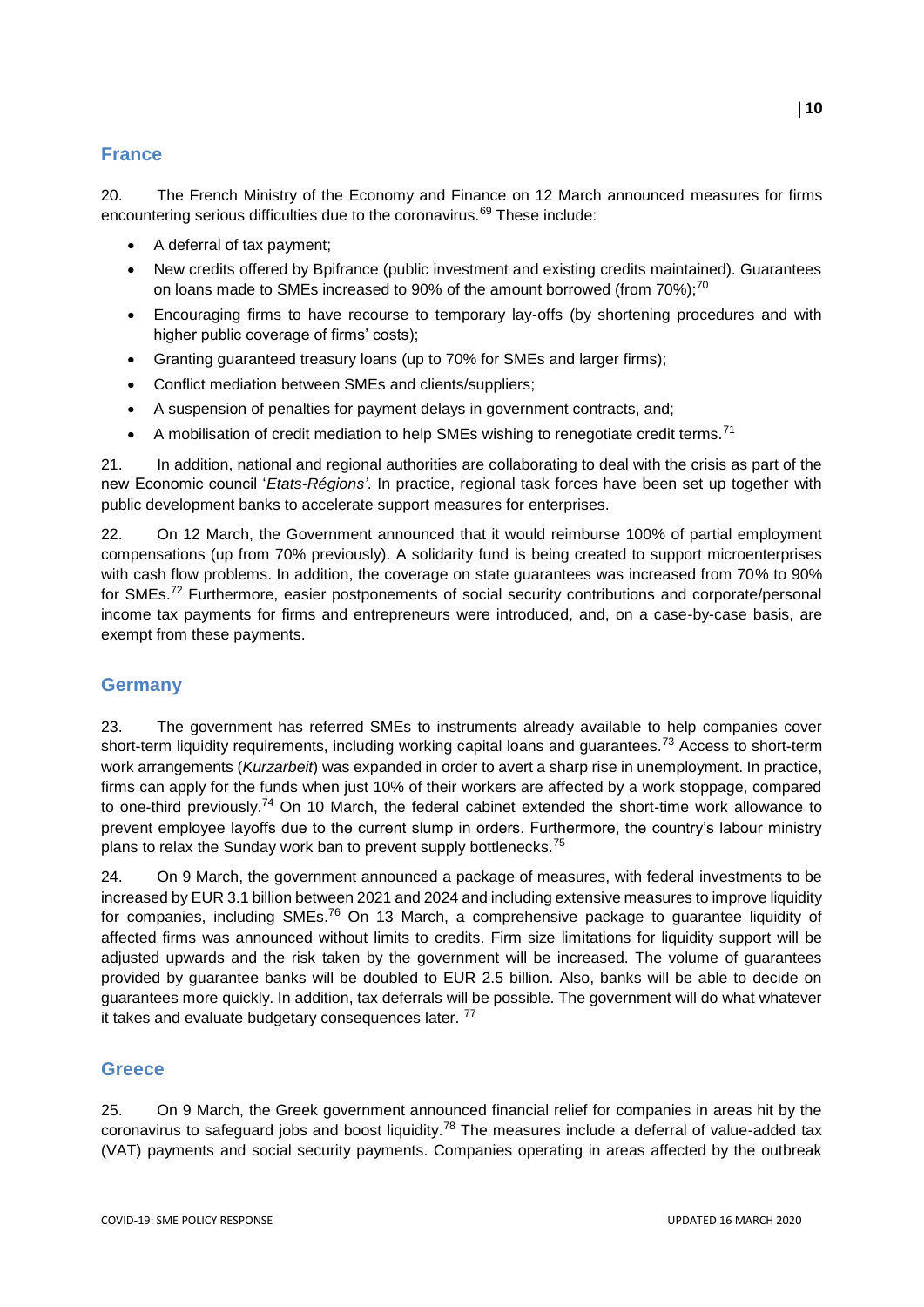and which shut down for at least 10 days will get a four-month extension to pay VAT due at the end of March. The deadline for social security payments will be similarly extended. The Government will also encourage employers to consider work-from-home initiatives and adjust shifts to help contain the outbreak. Furthermore, a new EUR 500 million scheme in collaboration with the European Investment Fund (EIF) could address the financing gap faced by SMEs, which is expected to grow in the context of the coronavirus.<sup>79</sup>

26. The government is preparing a second set of measures focusing on supporting all companies that suffer from the outbreak which will be presented on 16 March. 80

# **Hong Kong, China**

27. On 25 February, the Financial Secretary announced a reduction of the profits tax by 100% (subject to a cap) and low-interest loans for SMEs, with government guarantees as part of a wider package worth HK\$18.3 billion (USD 2.3 billion).<sup>81</sup> A key highlight of the measures was a full government guarantee on loans of up to HK\$2 million for every small and medium-sized enterprise, under a financing guarantee scheme and involving HK\$20 billion in total.<sup>82</sup>

28. HSBC has come forward with liquidity relief (USD 3.9 million) for businesses affected by the outbreak. In September, HSBC introduced a scheme under which SMEs could make interest-only payments for six months (one year if the loan is secured by property) since September. This was recently extended to taxi and public light bus operators as a response to the crisis. Moreover, SMEs that have opted for trade finance have the option to convert part of their loan facility into an overdraft facility for six months in order to help with their working capital needs. The bank also announced it would extend the waiving of handling fees until the end of December and would subsidise guarantee fees for SMEs applying to the government's SME Financing Guarantee Scheme until the same date.<sup>83</sup>

#### **Iceland**

29. On 11 March, the Central Bank lowered the policy rate by 50 basis points to 2.25%, the sixth reduction within 10 months. The parliament is preparing legislation on paid leave during quarantine.

#### **Indonesia**

30. On 13 March, Indonesia announced a IDR 120 trillion (USD 8.1billion) stimulus package, representing 0.8% of GDP, including exempting some manufacturing workers from income tax and reducing corporate tax payments for manufacturing companies. More measures are expected.

#### **Ireland**

31. The Irish government announced an increase in sick pay for workers affected by the virus. These payments will also be available to the self-employed.<sup>84</sup> A support package for businesses was announced on 9 March, including a EUR 200 million working capital scheme implemented by the Strategic Banking Corporation of Ireland and targeting firms that are considered to be significantly impacted, with loans up to EUR 1.5 million.<sup>85</sup> A credit guarantee scheme is available in collaboration with major banks in the country. The maximum amount for loans offered to sole traders and firms with up to nine employees as part of microfinancing facilities was increased from EUR 25 000 to EUR 50 000. Enterprise Ireland and Údarás na Gaeltachta clients are eligible for grants for accessing consultancy services for immediate finance reviews. Local Enterprise Offices are providing vouchers worth between EUR 2 500 and EUR 10 000 with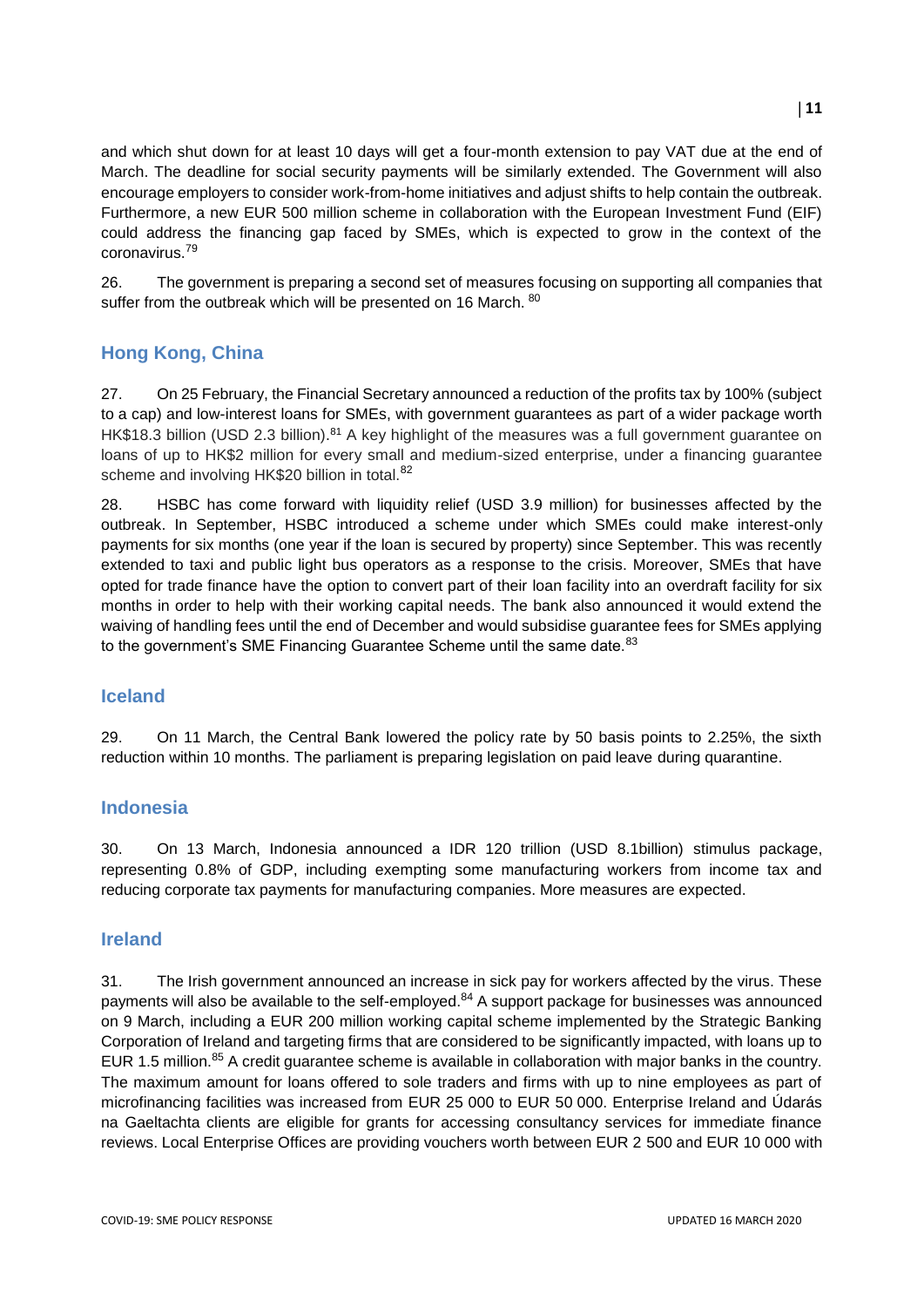match funding for innovation, productivity and business continuity preparedness.<sup>86</sup> On 13 March, Revenue announced the suspension of interest on late payments by SMEs.<sup>87</sup>

32. On 6 March, the Bank of Ireland announced a range of support measures for businesses impacted by the outbreak, including emergency working capital and payment flexibility on loans.<sup>88</sup>

#### **Israel**

33. An aid fund of ILS 4 billion is planned, which should help companies that are economically affected by the spread of the virus. The Finance Ministry announced it would open a special track for struggling companies to receive support from the State Guarantee Fund for Small Businesses. On March 12 it was announced that Government-backed loans will be granted, totalling ILS 2 billion.<sup>89</sup> The time required for banks to provide credit approval was reduced to nine working days.<sup>90</sup>

## **Italy**

34. On March 10<sup>th</sup>, the Italian Government announced it will inject EUR 10 billion in the economy to address the coronavirus outbreak. This increases significantly the scale of the support announced in early March, to help sectors such as [tourism](https://www.cnbc.com/2020/03/02/the-coronavirus-outbreak-could-mean-no-summer-vacations-this-year.html) and the logistics and transport industry, which have been heavily impacted by the virus.<sup>91</sup> This stimulus comes on top of earlier announced support to regions, totalling EUR 900 million. Tax cuts as well as tax credits for companies that reported a 25% drop in revenues are also included.<sup>92</sup>

35. On 9 March, Italy announced a moratorium on debt payments of companies.<sup>93</sup> Backed by the Government, the Italian Banking Association has announced an agreement with various business associations to set in place a large-scale moratorium on debt repayments, including mortgages and repayments of small loans and revolving credit lines. It will concern loans subscribed by companies until 31 January 2020.

36. Furthermore, to address liquidity shortages and ease access to finance by SMEs, Cassa Depositi e Prestiti (CDP), National Promotional Institute and Development Finance Institution, has increased the limit for funding to the banking system from EUR 1 billion to EUR 3 billion. The funds are intended to grant subsidised loans to SMEs and mid-caps to sustain cash flow and investments.

37. To support export activity, the Italian export credit agency (SACE) has announced a EUR 4 billion package to help SMEs address cash flow needs and diversify export markets. In addition, the Italian Agency for the promotion of business internationalisation (ICE) has cancelled the costs already incurred by companies for participation in fairs and events, also proposing alternative visibility solutions.

38. The Ministry of Innovation and Digitalisations launched an initiative called "Digital Solidarity". This includes a portal where companies (in particular SMEs and self-employed) can register to access without costs digital services from large private sector companies regarding smart/tele-working, video conferencing, access to mobile data, cloud computing etc., to enable them to cope with restrictions to movement and work.<sup>94</sup>

#### **Japan**

39. On 8 March, the government announced it intended to launch a plan to extend zero-interest loans with no collateral to SMEs. Japan Finance Corp will join this programme.<sup>95</sup> In addition, a specific guarantee programme will be set up for firms affected by the outbreak and whose sales and other profits are declining. The Japan Federation of Credit Guarantee Corporations (JFG) will guarantee the full loan amount for such SMEs, under a new framework (No. 4 Safety Nets for Financing Guarantee). <sup>96</sup>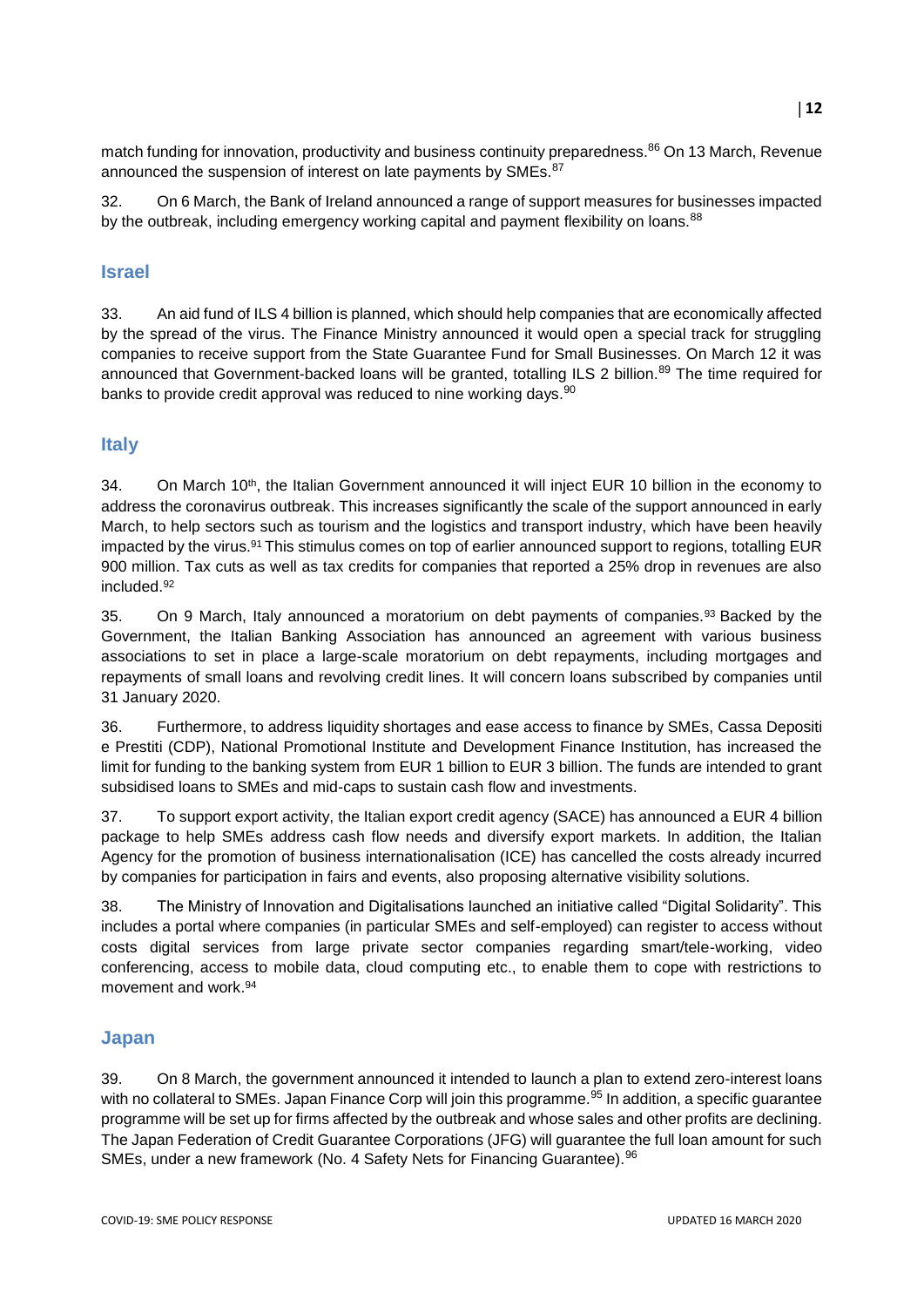- 40. New emergency measures announced on 10 March include:
	- Subsidies to support teleworking in SMEs (including encouraging firms to adopt IT solutions and develop e-commerce sales channels);
	- An expansion of the amount of the special loans offered to SMEs (to JPN 500 billion), and;
	- SMEs facing more than a 15% decrease in sales can claim compensation of interests and can borrow without collateral.<sup>97</sup>

41. Media reporting on 9 March indicated further measures for SMEs amounting to YEN 1.6 trillion (USD 15.6 billion). 98

42. The Bank of Japan, which had earlier indicated it stood ready for further measures<sup>99</sup>, advanced its Monetary Policy meeting to 16 March, when it decided to strengthen its monetary easing measures. The Bank accelerates the ETF and J-REIT purchases, which has been kept at the annual pace of JPY 6 trillion yen (1.1% of GDP) and JPY 90 billion (0.2% of GDP), to up to JPY 12 trillion yen and JPY 180 billion, respectively. In addition, it set an additional purchase limit of JPY 2 trillion (0.4% of GDP) for CP and corporate bonds, with which the Bank increases the asset purchases through September. In addition, the Bank introduced a special operation to provide interest-rate free loans putting up corporate loans as collateral. To help private financial institutions to increase lending to help businesses whose sales are declining, a new funding framework with a 0% interest rate until the end of the month has been established.

## **Korea**

43. Between 7 February and 3 March, the financial sector (from both state-invested banks, private banks and credit card companies) provided financial support directed at SMEs worth EUR 2.1 billion. The Ministry of SMEs and Start-ups announced its plan to provide support worth EUR 1.2 billion as supplementary budget (approval pending in the National Assembly as of 4 March). Financial support measures include direct monetary support (e.g. in the form of subsidies to micro-businesses, aimed at encouraging these firms to keep their employees)<sup>100</sup>, government guarantees, and insurance on accounts receivable.<sup>101</sup> Business recovery measures include sanitary support for the reopening of SMEs that closed due to exposure to infected patients, encouraging brick-and-mortar shops to open their business online. Priority is given to regions that were affected the most.<sup>102</sup> Procurement processes were also simplified by limiting on-site inspections.<sup>103</sup>

#### **Luxembourg**

44. The Luxembourg Ministry for the Economy has set-up a hotline and website with information for enterprises, which includes a FAQ on existing measures for companies, including SMEs (financial support and partial employment).<sup>104</sup> A bill was adopted on 11 March to provide financial aid for SMEs facing financial difficulties as a result of exceptional events such as acts of terrorism, eruptions of a volcano or epidemics like the current outbreak. The government emphasised that SMEs experience more challenges related to liquidity than large companies as a result of such events. The granting of aid through the bill is subject to three conditions:

- that an event has been recognised as having a harmful impact on the economic activity of certain undertakings during a given period;
- that the company is experiencing temporary financial difficulties, and;
- that there is a causal link between these difficulties and the event in question.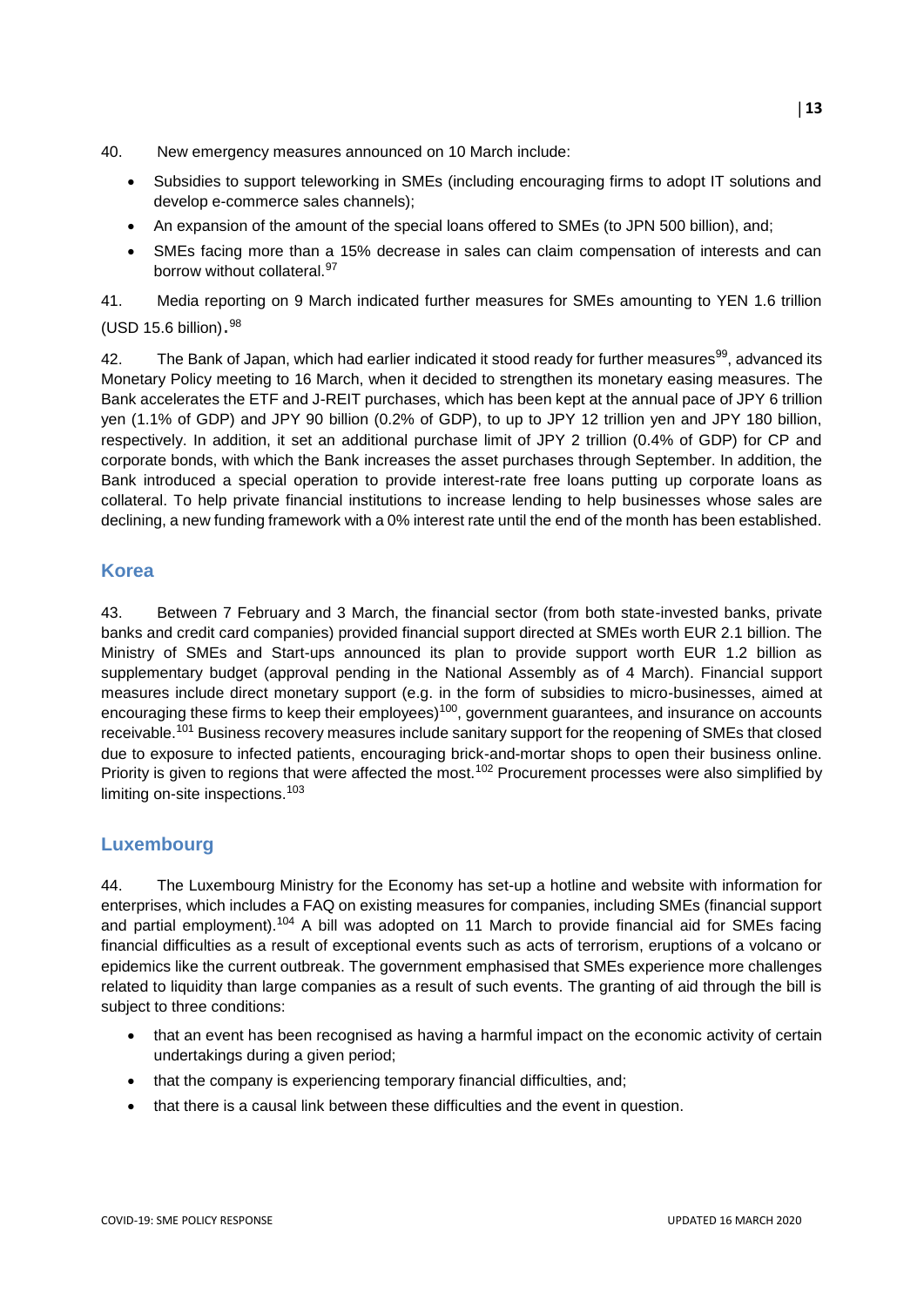45. The costs eligible under the new aid scheme are limited to the loss of income observed. The aid will take the form of a repayable advance.<sup>105</sup> The new aim scheme should cover the income lost, in the form of a recoverable advance. It was reported that EUR 250,000 per SME would be available.<sup>106</sup> Previous legislation on unforeseen events provided for short-time work arrangements.<sup>107</sup>

# **Malaysia**

46. New financing facilities for SMEs have been set up by banks,<sup>108</sup> in addition to a decrease in the policy rate.<sup>109</sup>

#### **Netherlands**

47. The Netherlands Enterprise agency offers a link with a FAQ. It contains health-related information, but also information for employers on shortening working hours.<sup>110</sup> Overall information provision to companies on the outbreak takes place via Chambers of Commerce.

48. On March 11, the Dutch government announced it aims to introduce further measures to support SMEs hit by the crisis via the opening-up of the quarantee instrument for SMEs (BBMKB)<sup>111</sup> for those affected by the outbreak, which according to the government would directly provide EUR 300 million extra credit for SMEs. The measures include a tax holiday for affected businesses (concerning corporate income tax, value added tax and payroll tax) and a temporary bridging loans for small and medium-sized enterprises. Furthermore, measures are in existence to allow large and small companies to temporary reduce working time, where the government compensates workers for hours less worked.<sup>112</sup> On 15 March, the government announced it stands ready to take further fiscal policy measures if needed. The governments studies how self-employed affected by the outbreak can be supported. On 16 March, media reported that the government is working on a larger further economic support programme.

#### **New Zealand**

49. New Zealand offers information for (small) business, including on tax relief, redundancy and workplace response.<sup>113</sup> The government has announced a business continuity package to help businesses cope with the economic effects of the outbreak, including targeted wage subsidies. In addition, administrations have been directed to pay their bills within ten working days to support small businesses. The government is also working on a wider stimulus package in the event that there is a sustained economic downturn. This package is expected to include measures to diversify export- and import markets.

50. On 16 March, the Reserve Bank has announced an emergency policy rate cut by 75 basis points, to 0.25%, accompanied by forward guidance saying this is for at least 12 months. At the same time, the Reserve Bank announced further measures to support commercial banks to strengthen liquidity.<sup>114</sup>

51. Private financiers have promised to support companies under financial strain.<sup>115</sup> Further private initiatives have developed on how customers can support small business.<sup>116</sup>

#### **Norway**

52. The government announced in the week of 9 March support measures, including measures where the government takes a great role in paying wages when companies temporarily lay off workers, accelerated payment of company tax rebates and deferral of household wealth tax payment. Furthermore, targeted sectoral support is planned and is likely to include support for the aviation and travel sectors.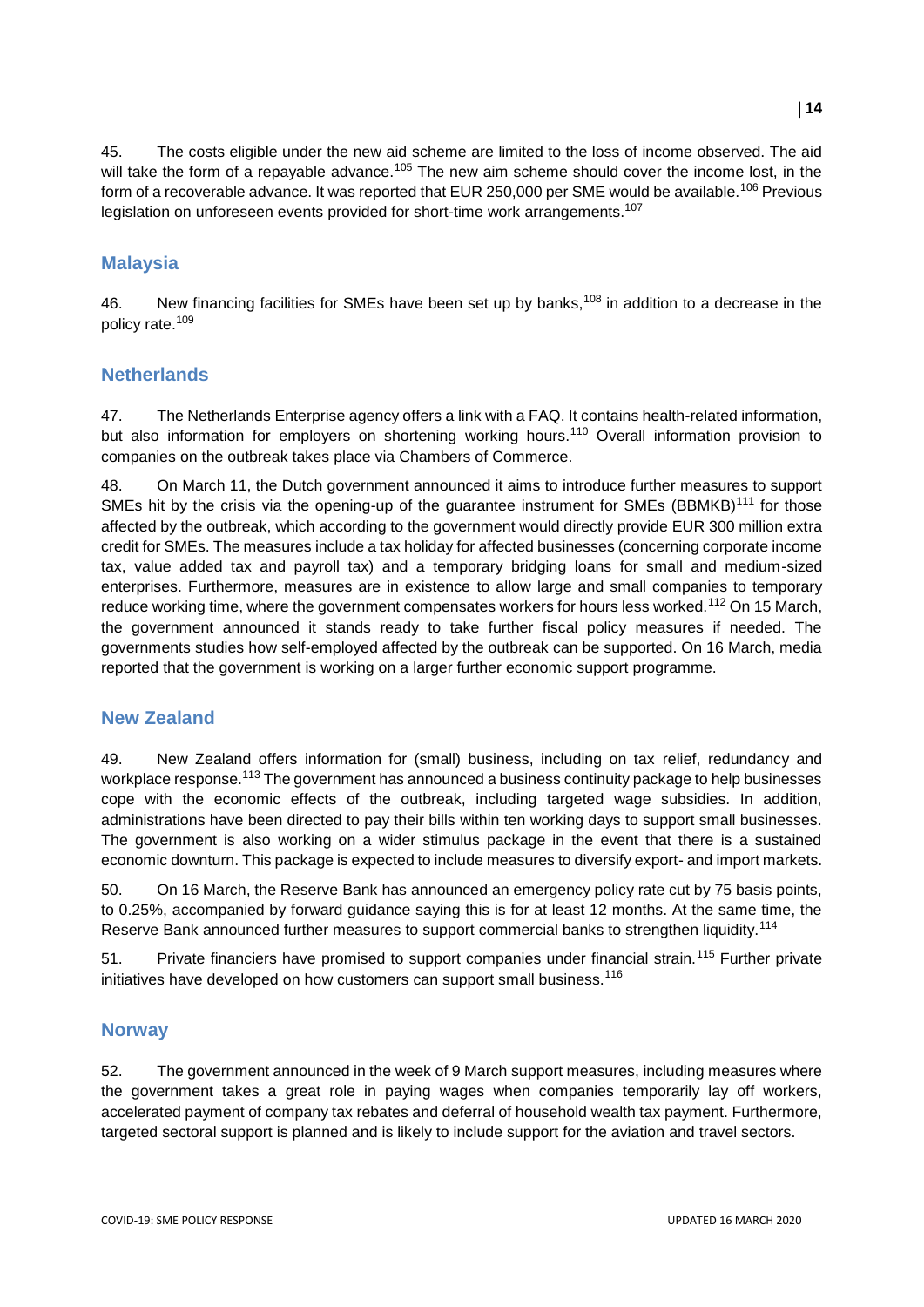53. On 15 March, the government announced it will offer companies at least 100 billion Norwegian crowns (USD 9.7 billion) in funding in the form of guarantees for loans and bond issues to support the economy during the coronavirus outbreak.<sup>117</sup>

# **Poland**

54. On 10 March, Poland declared it was preparing measures to support the financial liquidity of enterprises through cheap loans and guarantees. Also, a new method of loss settlement by entrepreneurs will also be introduced, with losses incurred in 2020 to be deducted from the tax that was due for 2019. Furthermore, the government plans to abolish the obligation to impose penalties for failure to comply with contracts concluded under public procurement. Employers who find themselves in a difficult situation related to the spread of coronavirus will receive support from the Guaranteed Employee Benefits Fund. The financing will apply to companies whose turnover will drop by at least 15%.<sup>118</sup>

## **Portugal**

55. Specific health quidance for companies has been issued.<sup>119</sup> On 9 March, the government announced it was earmarking EUR 200 million in loans to support SMEs.<sup>120</sup> This was followed on 10 March by the announcement of the launch of a credit line to support treasury to companies affected by the outbreak, in the initial amount of EUR 100 million.<sup>121</sup> The package includes measures to support liquidity but also to support of wages. The Government is preparing to pass extraordinary legislation that will simplify the lay-off regime in companies whose activity is affected by the effects of the Covid-19 epidemic, exemption from contributions to Social Security for up to seven months for companies. Furthermore, there is an extension of the deadlines for compliance with some corporate tax obligations.<sup>122</sup>

#### **Saudi Arabia**

56. Saudi Arabia on 14 March announced a stimulus package, including RI 50 billion (USD 13.3 billion) for SMEs.<sup>123</sup> Under Saudi Arabia's programme, 30 billion riyals will be allocated for banks and financing companies to delay loan payments due from SMEs for six months. The package will provide 13.2 billion riyals to SMEs through bank loans to allow them to continue operations and prop growth. SMEs will also get relief from finance costs through a 6 billion riyal loan guarantee programme.

#### **Singapore**

57. The 2020 budget was announced on 18 February, with a special package aiming to support firms and workers (the Stabilisation and Support Package, worth SGD 4 billion). The following exceptional measures were announced as part of this package: 124

- A Jobs Support Scheme which offsets 8% of wages for 3 months (subject to a cap) in order to help firms retain workers;
- The ceiling for the Wage Credit Scheme was raised to SGD 5 000;
- A rebate on corporate tax is being put in place, as well as a rebate on property tax for selected enterprises;
- The government's risk-share as part of the Enterprise Financing Scheme's Working Capital Loan was increased to 80% and the maximum loan amount was doubled to SGD 600 000 per annum;
- The existing Adapt and Grow initiative saw an increase of its funding period to six months, and;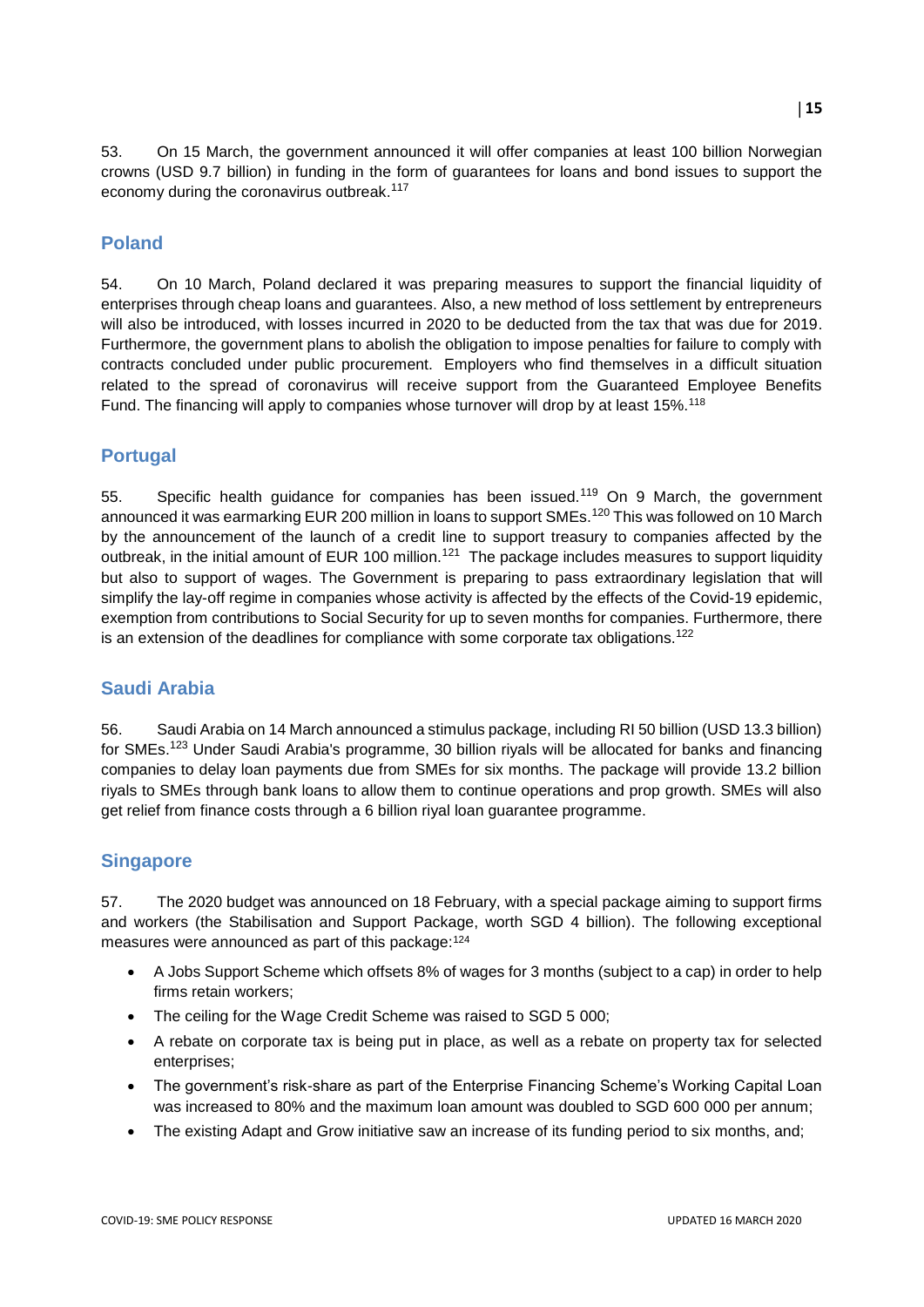As part of the Temporary Bridging Loan Programme, the government's risk-share was increased to 80% (with a cap at SGD 1 000 000).

# **Slovenia**

58. The government is preparing a stimulus package, which will include tax deferrals, state guarantees and credit lines, mostly stemming from existing facilities. An emergency law providing wage compensation in the case of temporary lay-offs is anticipated.<sup>125</sup>

# **Spain**

59. An inter-ministerial commission to ensure coordination within the federal government as well as an inter-territorial commission for cooperation across different levels of government have been created. The government is working on a "relieve package" for firms in the form of liquidity injections and credit lines for SMEs<sup>126</sup>. This may include fiscal aid or deductions if the coronavirus spreads further.<sup>127</sup> These measures in this "shock plan" were announced on 12 March and include:<sup>128</sup>

- A six month moratorium on taxes for SMEs and self-employed, which is estimated to inject 14 billion euros in liquidity to the economy;
- 400 million euro credit line to most affected sectors such as tourism and transport;
- Extension of social security bonuses in discontinuous fixed contracts to cover contracts from February to June 2020 in the tourism sector, in order to preserve employment;
- Companies that have received loans from the General Secretariat for Industry and Small and Medium Enterprises are allowed to postpone their repayment.

In total, EUR 18 billion will be available, the bulk of which will be available for SMEs.<sup>129</sup>

60. The Government has also issued guidelines recommending to close businesses and send staff home, a move that has been heavily criticised by business organisations. According to the guidelines: 'The Companies which have to close temporarily may be excused from paying staff social security contributions to the government'.<sup>130</sup> Private financiers are also stepping in with SME loan facilities.<sup>131</sup>

#### **Sweden**

61. In Sweden, the Riksbank indicated on March 10 it stands ready to take measures to improve liquidity in case the economic effects of the coronavirus warrant this.<sup>132</sup> On 13 March, it announced to lend up to SEK 500 bn (about €46 bn) to companies via the banks, to avoid robust companies being knocked out as a result of the spread of the coronavirus. The Riksbank is prepared to take further measures and to supply necessary liquidity.<sup>133</sup>

62. On 11 March, the Swedish government announced measures to support companies that suffer financially. These include a proposal to bring forward a on reducing work time to prevent layoffs and give companies the opportunity to quickly get started again when the situation turns as well as the possibility for companies to get a respite with the payment of employer social security contributions and employees preliminary tax of up to one year.<sup>134</sup>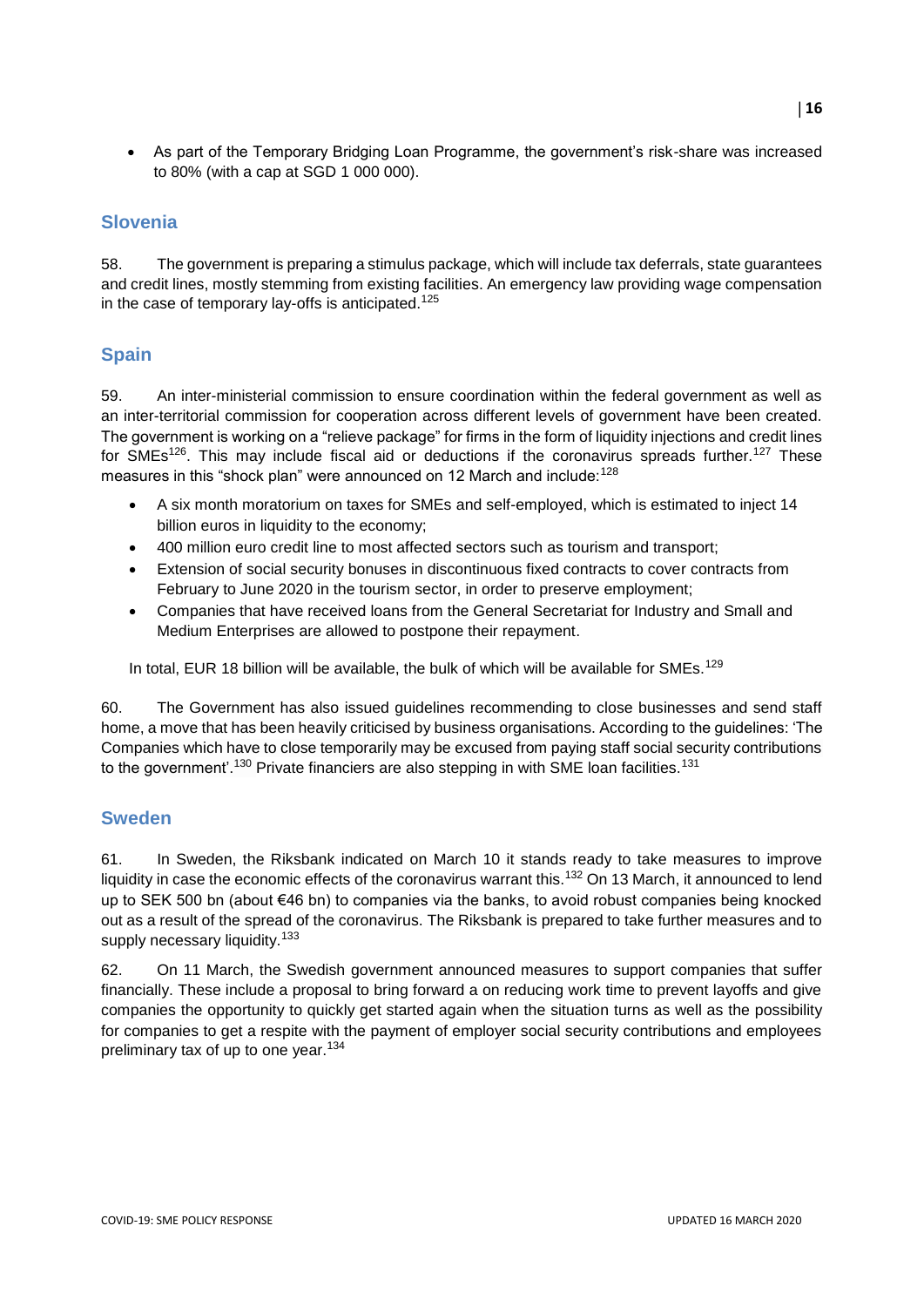# **Switzerland**

63. Switzerland is providing information for entrepreneurs, including on possibilities for temporary layoffs and shortening of working hours.<sup>135</sup> Potential plans for targeted support for firms affected have been discussed during a recent crisis meeting of the government and representatives from business, trade unions and the cantons.<sup>136</sup> Companies can currently apply for part-time unemployment for employees, including subsidies for firms putting staff on shorter working hours.<sup>137</sup>

64. On 13 March, Switzerland announced a further set of measures amounting to SF 10 billion.<sup>138</sup> These include:

- Emergency aid to compensate salaries of temporary redundancies;
- Bank guarantees to SMEs in financial difficulty of a total value of SF 580 million;
- SF 10 million for guarantee organisations (organisations de cautionnement) to cover their extra costs;
- Compensation for reduced exports promotion activities of SF 4.5 million, and;
- Potential further measures for companies particularly affected worth SF 1 billion.

Credit Suisse and other Swiss banks are working on a USD 20 billion lending fund for small businesses affected by the outbreak.<sup>139</sup>

# **Thailand**

65. The central bank announced a reduction of the policy rate by 0.25 percentage points.<sup>140</sup> On 10 March, the Government announced measures specifically targeted at SMEs, including:<sup>141</sup>

- Low-interest loans (2% subject to a cap)
- Rules governing the granting of commercial bank loans were relaxed by the Bank of Thailand
- Credit lines will be provided by the Social Security Fund;
- A reduction of withholding tax by 1.5 percentage points (from 3% to 1.5%);
- Tax deductions of salary expenses;
- Dissemination of VAT refunds in under 15 days to entrepreneurs;
- Refunding the deposit for electricity usage;
- A rebate on contributions to the Social security fund by employers and employees, and;
- A planned reduction of rental fees for state property.

66. The Finance Ministry also set up specific hotlines for SMEs with queries about these measures.

# **Turkey**

67. On 16 March, media reported that Turkey is considering offering tax relief as one of several possible measures to help companies and small businesses cope with an economic slowdown in the face of spreading coronavirus.<sup>142</sup>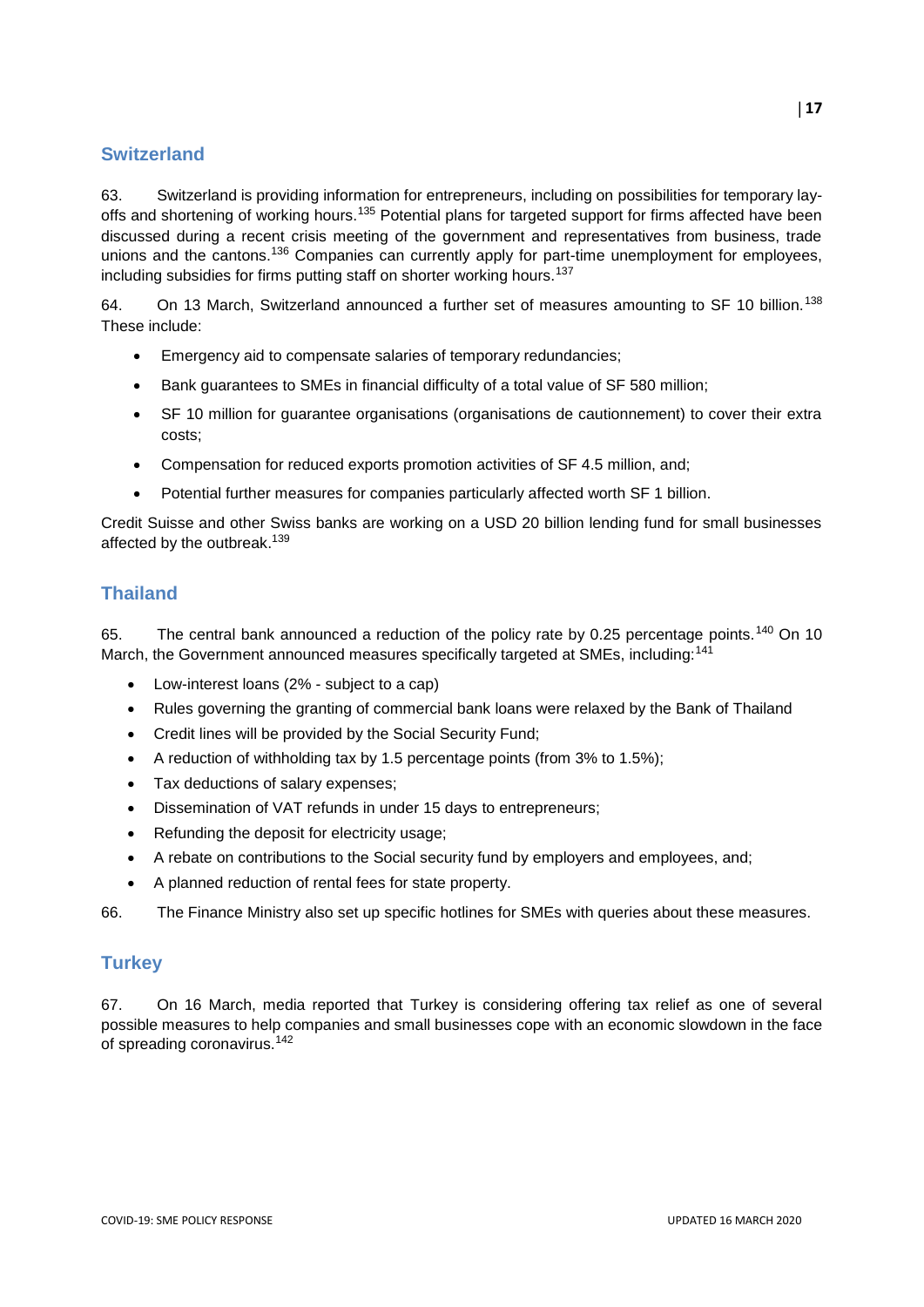# **United Kingdom**

68. In the UK, the government provides generic guidance for employers and business on how to deal with the health risk.<sup>143</sup> The Confederation of British Industry (CBI) has called for government help, in particular for the self-employed.<sup>144</sup>

69. The Bank of England (BoE) announced that they are working on specific measures for small business<sup>145</sup>, and on 11 March lowered interest rates to 0.25%.<sup>146</sup> The measures include a new Term Funding scheme supporting cheap business loans of GBP 100 billion for SMEs, funded by the central bank.<sup>147</sup> Over the next 12 months, this scheme will offer funding of at least 5% of participants' stock of real economy lending at or close to Bank Rate, for a period of four years. Additional funding will be available for banks that increase lending, especially to SMEs. This aims to spread the reduction in Bank Rate to the real economy and incentivise banks to lend to SMEs and households.<sup>148</sup> Furthermore, the Department for International Trade are supporting UK businesses to relay public health advice and provide practical support, including regarding access to existing UK Export Finance facilities.<sup>149</sup>

70. On 11 March, the UK Government announced a GBP 30 billion emergency stimulus package, 23% (GBP 7 billion) of which is aimed at business support.<sup>150</sup> As part of the package, businesses which employ fewer than 250 people would be entitled to government refunds on any sick pay they give to the employees in the first two weeks. Small businesses will also see their business rates scrapped entirely for 2020. The UK government is also setting up a GBP 1.2 million "interruption loan" for small and medium sized businesses affected by coronavirus.

71. It was announced on 11 March that the self-employed and gig economy workers, who are not entitled to sick pay, would receive assistance worth GBP 500 million as part of the 2020 Budget. This package should include a temporary waiving of the minimum floor on universal credits and quicker payments for welfare claimants.<sup>151</sup>

72. Small businesses in England that already pay little or no business rates will be eligible for a oneoff coronavirus grant of up to GBP 3 000.<sup>152</sup>

73. The Scottish government launched a helpline for small business to cope with the outbreak.<sup>153</sup>

74. Private financiers in the UK announced that they would ease rules for firms affected by the outbreak. On 10 March, a GBP 2 billion finance package was announced by Lloyds, free of fees (conditional on revenue below GBP 25 million). Measures from other commercial banks include putting a mortgage holidays, a 12-month capital repayment holidays for SMEs with existing loans above GBP 25 000, refunds on credit card cash advance fees, temporary increases to credit card limits, and a suspension of borrowing fees.<sup>154</sup> Furthermore, peer-to-peer financial platforms are offering their assistance to SMEs.<sup>155</sup> A large supermarket chain announced it would speed up its payments to small business suppliers.<sup>156</sup>

# **United States**

75. Generic health advice was published for employers in the US by the federal government.<sup>157</sup> Furthermore, the US Chamber of Commerce Coronavirus Resource Page includes information for businesses<sup>158</sup>, including on disaster relief, which is available through the SBA.<sup>159</sup>

76. On 3 March, the Federal Reserve cut the interest rate by half a percentage point.<sup>160</sup> On 15 March, the Federal Reserve further reduced rates by another percentage point with interest rates now amounting 0-0.25%. Furthermore, it announced buying USD 500 billion in obligations and USD 200 billion in commercial debt. The Federal Reserve also made it easier for commercial banks to make use of central bank liquidity by lowering rates with 150 basis points.<sup>161</sup>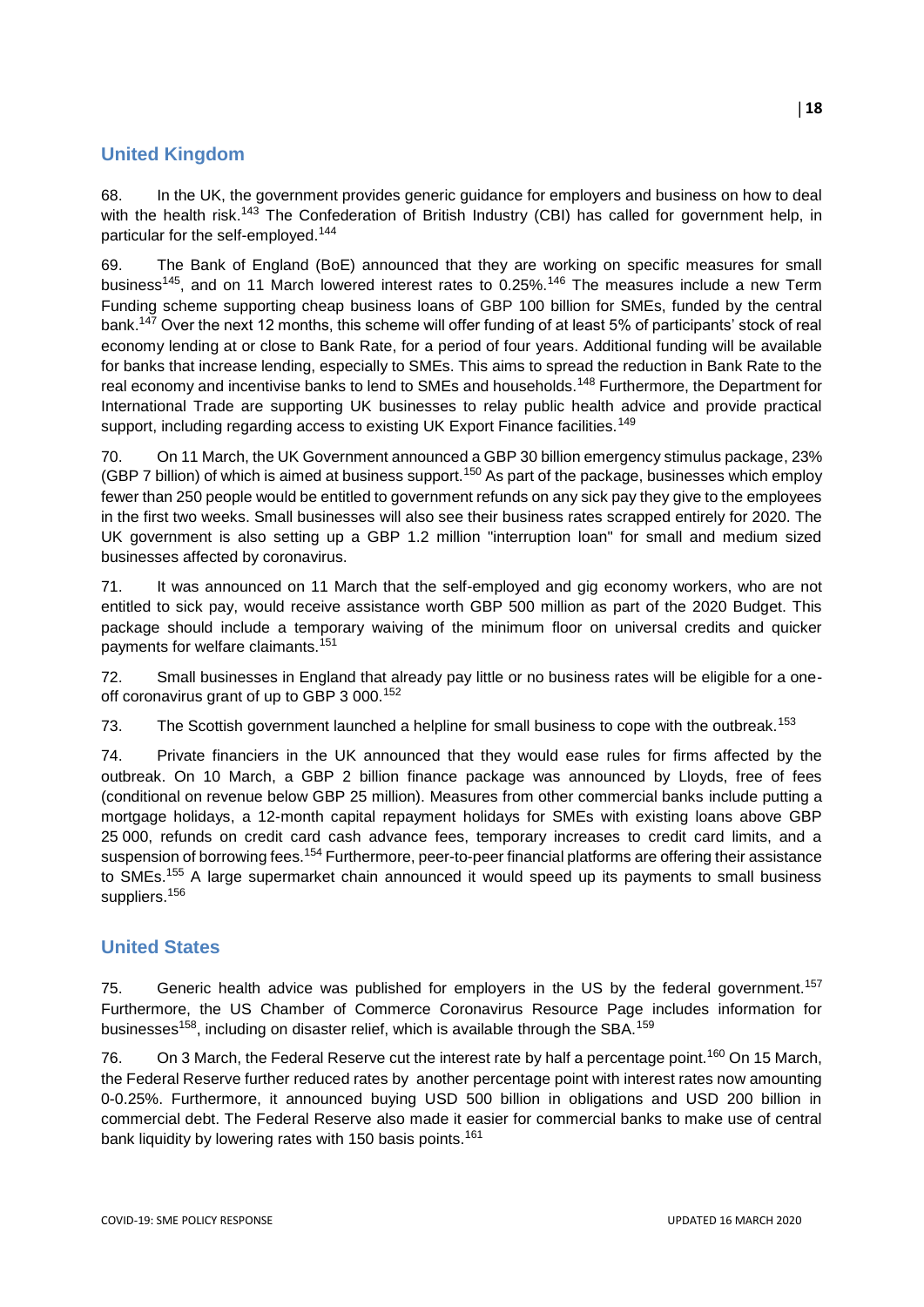77. On 10 March, the House Committee on Small Business held a Hearing on the impact of the coronavirus on small business.<sup>162</sup>

78. The coronavirus has been deemed a "disaster" by the government, making American businesses (of all sizes) eligible for the Economic Injury Disaster Loan Assistance programme of the Small Business Administration (SBA). Under this programme, small businesses can obtain working capital loans of up to USD 2 million<sup>163</sup> at low-interest rate.<sup>164</sup> Currently, possibilities for further payroll tax cuts are discussed in response to the outbreak.<sup>165</sup> The Administration on 12 March announced its intention to make USD 50 billion available for loans to small businesses.<sup>166</sup>

79. New York City has also put local support for SMEs in place, including zero-interest loans repayable over 15 to 20 years for firms with under 100 employees, for loans up to USD 75 000, conditional on demonstrating a 25% decrease in customer receipts.<sup>167</sup> San Francisco also announced measures for small business.<sup>168</sup> Businesses with up to USD 10 million in gross receipts will have the option to not pre-pay their first quarter business tax by April 30, and instated defer the payment to February 2021, without interest, fees or fines. Also, the city will delay the collection of the city's unified license bill for restaurants, bars, convenience stores, small retailers, hotels and tour operators by three months. The city will additionally establish a fund for the impacted business, with an initial USD 1 million investment for up to 100 businesses with grants of USD 10,000 each in immediate relief. Seattle announced it is waiving financial penalties for businesses that pay their taxes lat.<sup>169</sup> Furthermore, there are several initiatives of digital services providers who offer help to small business,<sup>170</sup> as well as small business relief funds of large tech companies.<sup>171</sup>

#### **Vietnam**

80. Vietnam plans to assist companies struggling amid the coronavirus outbreak with tax breaks, delayed tax payments and reductions in land lease fees. The assistance package totals USD 1.16 billion.<sup>172</sup> Several commercial banks have already lowered interest rates for businesses affected by COVID-19. Textiles businesses, including several with no prior experience, have begun producing antibacterial masks after authorities announced a daily need of 10 million.<sup>173</sup>

# **NOTES**

 $\overline{a}$ 

<sup>1</sup> <https://www.oecd.org/economic-outlook/>

<sup>2</sup> <https://unctad.org/en/PublicationsLibrary/ditcinf2020d1.pdf?user=1653>

<sup>&</sup>lt;sup>3</sup> [https://unctad.org/en/PublicationsLibrary/diaeinf2020d2\\_en.pdf?user=1653](https://unctad.org/en/PublicationsLibrary/diaeinf2020d2_en.pdf?user=1653)

<sup>4</sup>https://www.adb.org/sites/default/files/publication/571536/adb-brief-128-economic-impact-covid19 developing-asia.pdf

<sup>5</sup>https://blogs.imf.org/2020/03/09/limiting-the-economic-fallout-of-the-coronavirus-with-large-targetedpolicies/?utm\_medium=email&utm\_source=govdelivery

<sup>6</sup> [https://www.scmp.com/economy/china-economy/article/3075099/coronavirus-chinas-small-factories-brace-big](https://www.scmp.com/economy/china-economy/article/3075099/coronavirus-chinas-small-factories-brace-big-hit-pandemic)[hit-pandemic](https://www.scmp.com/economy/china-economy/article/3075099/coronavirus-chinas-small-factories-brace-big-hit-pandemic)

<sup>7</sup>[https://de.reuters.com/article/deutschland-virus-mittelstand-idDEKBN20R12V;](https://de.reuters.com/article/deutschland-virus-mittelstand-idDEKBN20R12V)[https://www.kfw.de/KfW-](https://www.kfw.de/KfW-Group/Newsroom/Latest-News/Pressemitteilungen-Details_571137.html)[Group/Newsroom/Latest-News/Pressemitteilungen-Details\\_571137.html](https://www.kfw.de/KfW-Group/Newsroom/Latest-News/Pressemitteilungen-Details_571137.html)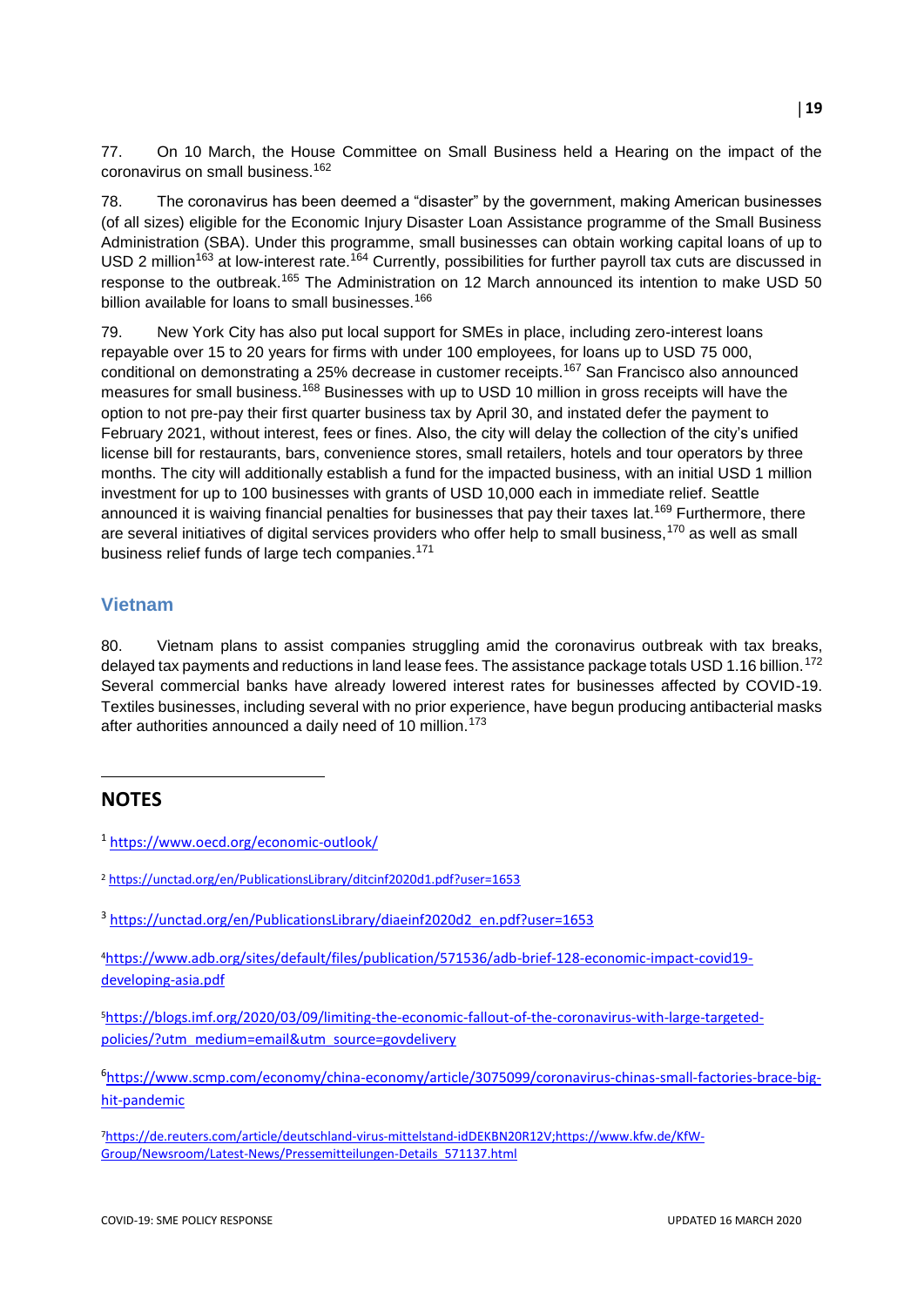8[https://www.dihk.de/resource/blob/19412/7903a32b3e0f6ed5a3f4da400718ef3c/dihk-blitzumfrage-corona](https://www.dihk.de/resource/blob/19412/7903a32b3e0f6ed5a3f4da400718ef3c/dihk-blitzumfrage-corona-data.pdf)[data.pdf](https://www.dihk.de/resource/blob/19412/7903a32b3e0f6ed5a3f4da400718ef3c/dihk-blitzumfrage-corona-data.pdf)

<sup>9</sup> The survey was held for the Italian Confederation of Craft Trades and Small- and Medium-Sized Enterprises (CNA), see <https://www.cna.it/effetti-negativi-sul-72-delle-imprese-6-327-risposte-al-questionario-cna/> [https://www.cna.it/wp-content/uploads/2020/03/CNA-\\_-INDAGINE-\\_-IMPATTO-CORONAVIRUS-SULLE-PICCOLE-](https://www.cna.it/wp-content/uploads/2020/03/CNA-_-INDAGINE-_-IMPATTO-CORONAVIRUS-SULLE-PICCOLE-IMPRESE.pdf)[IMPRESE.pdf](https://www.cna.it/wp-content/uploads/2020/03/CNA-_-INDAGINE-_-IMPATTO-CORONAVIRUS-SULLE-PICCOLE-IMPRESE.pdf)

10[https://www.businessfinland.fi/en/whats-new/news/cision-releases/2020/business-finland-has-analysed-the](https://www.businessfinland.fi/en/whats-new/news/cision-releases/2020/business-finland-has-analysed-the-impact-of-the-coronavirus-outbreak-on-finnish-companies/)[impact-of-the-coronavirus-outbreak-on-finnish-companies/](https://www.businessfinland.fi/en/whats-new/news/cision-releases/2020/business-finland-has-analysed-the-impact-of-the-coronavirus-outbreak-on-finnish-companies/)

11[http://www.tsr-net.co.jp/news/analysis/20200309\\_03.html;](http://www.tsr-net.co.jp/news/analysis/20200309_03.html)https://www.tsrnet.co.jp/news/analysis/20200309\_03.html

<sup>12</sup> [https://biz.chosun.com/site/data/html\\_dir/2020/03/03/2020030300348.html](https://biz.chosun.com/site/data/html_dir/2020/03/03/2020030300348.html)

<sup>13</sup> <https://polandin.com/47056994/coronavirus-impacting-business-of-40-pct-of-smes-in-poland-survey>

14[https://markets.businessinsider.com/news/stocks/covid-19-survey-impacts-on-global-supply-chains-](https://markets.businessinsider.com/news/stocks/covid-19-survey-impacts-on-global-supply-chains-1028985875)[1028985875](https://markets.businessinsider.com/news/stocks/covid-19-survey-impacts-on-global-supply-chains-1028985875)

<sup>15</sup> <https://www.theguardian.com/uk-news/2020/mar/11/sunak--budget-lifeline-small-firms-coronavirus>

<sup>16</sup> <https://www.p2pfinancenews.co.uk/2020/03/11/two-thirds-of-smes-face-coronavirus-cashflow-crisis/>

17[https://www.cnbc.com/2020/03/13/nfib-says-coronavirus-is-starting-to-cause-supply-chain-squeezes-lost](https://www.cnbc.com/2020/03/13/nfib-says-coronavirus-is-starting-to-cause-supply-chain-squeezes-lost-sales.html)[sales.html](https://www.cnbc.com/2020/03/13/nfib-says-coronavirus-is-starting-to-cause-supply-chain-squeezes-lost-sales.html)

<sup>18</sup> <https://edition.cnn.com/2020/03/15/success/small-businesses-coronavirus/index.html>

19[https://www.forbes.com/sites/dinahwisenberg/2020/03/08/small-businesses-face-coronavirus-](https://www.forbes.com/sites/dinahwisenberg/2020/03/08/small-businesses-face-coronavirus-hurdles/#793e718a3592)

[hurdles/#793e718a3592](https://www.forbes.com/sites/dinahwisenberg/2020/03/08/small-businesses-face-coronavirus-hurdles/#793e718a3592) ; [https://www.cnbc.com/2020/03/04/heres-how-coronavirus-affects-small-businesses](https://www.cnbc.com/2020/03/04/heres-how-coronavirus-affects-small-businesses-in-the-united-states.html)[in-the-united-states.html](https://www.cnbc.com/2020/03/04/heres-how-coronavirus-affects-small-businesses-in-the-united-states.html) ; [https://www.theguardian.com/business/2020/feb/06/coronavirus-small-businesses](https://www.theguardian.com/business/2020/feb/06/coronavirus-small-businesses-effect-imports-customers)[effect-imports-customers](https://www.theguardian.com/business/2020/feb/06/coronavirus-small-businesses-effect-imports-customers) ; [https://www.portugalresident.com/coronavirus-outbreak-affecting-portuguese](https://www.portugalresident.com/coronavirus-outbreak-affecting-portuguese-companies/)[companies/](https://www.portugalresident.com/coronavirus-outbreak-affecting-portuguese-companies/) ; [https://www.euromoney.com/article/b1kq42s3yscx9g/coronavirus-italys-banks-and-smes-face](https://www.euromoney.com/article/b1kq42s3yscx9g/coronavirus-italys-banks-and-smes-face-crisis-if-shutdown-persists)[crisis-if-shutdown-persists](https://www.euromoney.com/article/b1kq42s3yscx9g/coronavirus-italys-banks-and-smes-face-crisis-if-shutdown-persists) ; [https://www.theguardian.com/business/2020/mar/11/uk-small-businesses-impact](https://www.theguardian.com/business/2020/mar/11/uk-small-businesses-impact-coronavirus-sick-pay)[coronavirus-sick-pay](https://www.theguardian.com/business/2020/mar/11/uk-small-businesses-impact-coronavirus-sick-pay) ; [https://www.nbcnews.com/news/latino/cataclysm-our-economy-latin-americans-brace](https://www.nbcnews.com/news/latino/cataclysm-our-economy-latin-americans-brace-coronavirus-impact-n1155756)[coronavirus-impact-n1155756](https://www.nbcnews.com/news/latino/cataclysm-our-economy-latin-americans-brace-coronavirus-impact-n1155756) ; [https://www.cnbc.com/2020/03/12/panic-setting-in-among-small-business](https://www.cnbc.com/2020/03/12/panic-setting-in-among-small-business-owners-banking-expert-cautions.html)[owners-banking-expert-cautions.html](https://www.cnbc.com/2020/03/12/panic-setting-in-among-small-business-owners-banking-expert-cautions.html) ; [https://www.usnews.com/news/business/articles/2020-03-](https://www.usnews.com/news/business/articles/2020-03-12/coronavirus-forces-small-businesses-to-rethink-strategies) [12/coronavirus-forces-small-businesses-to-rethink-strategies](https://www.usnews.com/news/business/articles/2020-03-12/coronavirus-forces-small-businesses-to-rethink-strategies) ; [https://www.bloomberg.com/news/articles/2020-](https://eur02.safelinks.protection.outlook.com/?url=https%3A%2F%2Fwww.bloomberg.com%2Fnews%2Farticles%2F2020-03-12%2Fsmall-firms-in-canada-are-seeing-business-dry-up-on-coronavirus&data=02%7C01%7Cstephan.raes%40oecd.org%7C4bf54048d4ce473776a008d7c74692b7%7Cac41c7d41f61460db0f4fc925a2b471c%7C0%7C0%7C637196978230681483&sdata=bPG90XOKBHwACvZlxblL4g7g3Ypb4WXfYL0cRNwTph4%3D&reserved=0) [03-12/small-firms-in-canada-are-seeing-business-dry-up-on-coronavirus](https://eur02.safelinks.protection.outlook.com/?url=https%3A%2F%2Fwww.bloomberg.com%2Fnews%2Farticles%2F2020-03-12%2Fsmall-firms-in-canada-are-seeing-business-dry-up-on-coronavirus&data=02%7C01%7Cstephan.raes%40oecd.org%7C4bf54048d4ce473776a008d7c74692b7%7Cac41c7d41f61460db0f4fc925a2b471c%7C0%7C0%7C637196978230681483&sdata=bPG90XOKBHwACvZlxblL4g7g3Ypb4WXfYL0cRNwTph4%3D&reserved=0) ; <https://www.paymentsjournal.com/credit-cards-and-covid-19-caution-but-not-a-crisis-yet/> ;

<https://asia.nikkei.com/Economy/Coronavirus-takes-toll-on-Japan-s-small-and-mid-sized-businesses>

<sup>20</sup> <https://www.nytimes.com/2020/03/04/upshot/coronavirus-impact-small-businesses.html>;

21[https://blogs.imf.org/2020/03/09/limiting-the-economic-fallout-of-the-coronavirus-with-large-targeted](https://blogs.imf.org/2020/03/09/limiting-the-economic-fallout-of-the-coronavirus-with-large-targeted-policies/?utm_medium=email&utm_source=govdelivery)[policies/?utm\\_medium=email&utm\\_source=govdelivery](https://blogs.imf.org/2020/03/09/limiting-the-economic-fallout-of-the-coronavirus-with-large-targeted-policies/?utm_medium=email&utm_source=govdelivery)

<sup>22</sup> "In the short term, the provision of adequate liquidity in the financial system is also a key policy, allowing banks to provide help to companies with cash-flow problems, particularly small and medium-sized enterprises, and ensuring that otherwise solvent firms do not go bankrupt whilst containment measures are in force."

**.**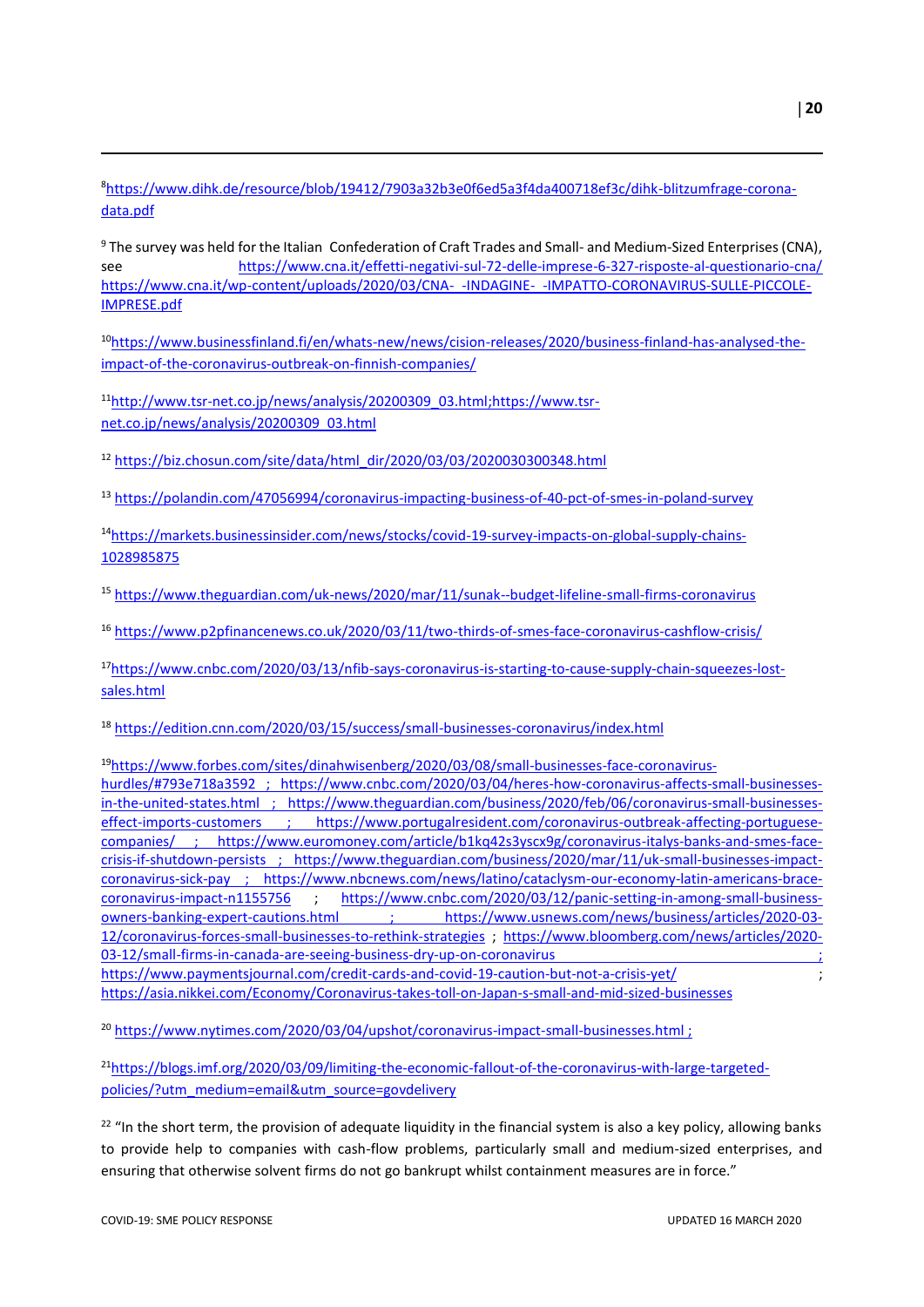**.** 23[https://www.nytimes.com/reuters/2020/03/15/world/europe/15reuters-health-coronavirus-economy-policy](https://www.nytimes.com/reuters/2020/03/15/world/europe/15reuters-health-coronavirus-economy-policy-factbox.html)[factbox.html](https://www.nytimes.com/reuters/2020/03/15/world/europe/15reuters-health-coronavirus-economy-policy-factbox.html) ; https://www.investopedia.com/government-stimulus-efforts-to-fight-the-covid-19-crisis-4799723

<sup>24</sup> [https://www.bruegel.org/wp-content/uploads/2020/03/PC062020\\_ECOFIN\\_Coronavirus.pdf](https://www.bruegel.org/wp-content/uploads/2020/03/PC062020_ECOFIN_Coronavirus.pdf)

<sup>25</sup> [https://www.businesstoday.in/current/world/coronavirus-pandemic-germany-us-uk--eu-ready-742-billion-war](https://www.businesstoday.in/current/world/coronavirus-pandemic-germany-us-uk--eu-ready-742-billion-war-chest-to-help-stricken-economies/story/398251.html)[chest-to-help-stricken-economies/story/398251.html](https://www.businesstoday.in/current/world/coronavirus-pandemic-germany-us-uk--eu-ready-742-billion-war-chest-to-help-stricken-economies/story/398251.html)

 $<sup>26</sup>$ See this World Bank blog with information on developing country policy responses:</sup> [https://blogs.worldbank.org/voices/swift-action-can-help-developing-countries-limit-economic-harm](https://blogs.worldbank.org/voices/swift-action-can-help-developing-countries-limit-economic-harm-coronavirus?cid=ECR_E_NewsletterWeekly_EN_EXT&deliveryName=DM56644)[coronavirus?cid=ECR\\_E\\_NewsletterWeekly\\_EN\\_EXT&deliveryName=DM56644](https://blogs.worldbank.org/voices/swift-action-can-help-developing-countries-limit-economic-harm-coronavirus?cid=ECR_E_NewsletterWeekly_EN_EXT&deliveryName=DM56644)

<sup>27</sup><https://www.cosboa.org.au/> ;

[https://12181f63-b7b9-4e2e-b33f-](https://12181f63-b7b9-4e2e-b33f-d3d17c4a6b46.filesusr.com/ugd/c7ffff_30b1c9e030f7445a8350527fdc23f3a6.pdf)

[d3d17c4a6b46.filesusr.com/ugd/c7ffff\\_30b1c9e030f7445a8350527fdc23f3a6.pdf](https://12181f63-b7b9-4e2e-b33f-d3d17c4a6b46.filesusr.com/ugd/c7ffff_30b1c9e030f7445a8350527fdc23f3a6.pdf)

<sup>28</sup> <https://www.smartcompany.com.au/finance/economy/peter-strong-business-tax-concessions-coronavirus/>

<sup>29</sup> <https://www.business.qld.gov.au/starting-business/advice-support/support/novel-coronavirus>

30[https://www.victorianchamber.com.au/news-media/all/2020/03/empowering-victorian-business-to-combat](https://www.victorianchamber.com.au/news-media/all/2020/03/empowering-victorian-business-to-combat-coronavirus-and-bushfire-crises)[coronavirus-and-bushfire-crises](https://www.victorianchamber.com.au/news-media/all/2020/03/empowering-victorian-business-to-combat-coronavirus-and-bushfire-crises)

31[https://www.2gb.com/government-announcing-18-billion-stimulus-package-to-save-the-economy-from](https://www.2gb.com/government-announcing-18-billion-stimulus-package-to-save-the-economy-from-coronavirus/)[coronavirus/](https://www.2gb.com/government-announcing-18-billion-stimulus-package-to-save-the-economy-from-coronavirus/)

<sup>32</sup> <https://www.pm.gov.au/media/economic-stimulus-package> ; [https://www.2gb.com/government-announcing-](https://www.2gb.com/government-announcing-18-billion-stimulus-package-to-save-the-economy-from-coronavirus/)[18-billion-stimulus-package-to-save-the-economy-from-coronavirus/](https://www.2gb.com/government-announcing-18-billion-stimulus-package-to-save-the-economy-from-coronavirus/)

33[https://www.business.gov.au/risk-management/emergency-management/coronavirus-information-and](https://www.business.gov.au/risk-management/emergency-management/coronavirus-information-and-support-for-business)[support-for-business](https://www.business.gov.au/risk-management/emergency-management/coronavirus-information-and-support-for-business)

<sup>34</sup>[https://www.nasdaq.com/articles/australia-mulls-second-stimulus-package-to-tackle-coronavirus-sources-2020-](https://www.nasdaq.com/articles/australia-mulls-second-stimulus-package-to-tackle-coronavirus-sources-2020-03-15) [03-15](https://www.nasdaq.com/articles/australia-mulls-second-stimulus-package-to-tackle-coronavirus-sources-2020-03-15)

35[https://www.sn.at/wirtschaft/oesterreich/corona-auswirkungen-auf-die-wirtschaft-bundesregierung-beruhigt-](https://www.sn.at/wirtschaft/oesterreich/corona-auswirkungen-auf-die-wirtschaft-bundesregierung-beruhigt-84500152)[84500152](https://www.sn.at/wirtschaft/oesterreich/corona-auswirkungen-auf-die-wirtschaft-bundesregierung-beruhigt-84500152)

<sup>36</sup> <https://www.aws.at/aws-garantien-fuer-ueberbrueckungsfinanzierungen-covid-19/>

<sup>37</sup> <https://www.bmdw.gv.at/Themen/International/covid-19.html>

<sup>38</sup> <https://www.vindobona.org/article/austria-green-light-for-comprehensive-coronavirus-bill>

<sup>39</sup> <https://economie.fgov.be/fr/themes/entreprises/coronavirus/consequences-du-coronavirus-0>

40[https://economie.fgov.be/nl/themas/ondernemingen/het-coronavirus-en-zijn/gevolgen-voor](https://economie.fgov.be/nl/themas/ondernemingen/het-coronavirus-en-zijn/gevolgen-voor-ondernemingen/tijdelijke-werkloosheid-als)[ondernemingen/tijdelijke-werkloosheid-als](https://economie.fgov.be/nl/themas/ondernemingen/het-coronavirus-en-zijn/gevolgen-voor-ondernemingen/tijdelijke-werkloosheid-als)

<sup>41</sup> <https://www.vlaio.be/nl/nieuws/coronavirus-antwoord-op-jouw-meest-gestelde-vragen>

42[https://www.theglobeandmail.com/business/economy/article-bank-of-canada-cuts-rates-as-coronavirus-virus](https://www.theglobeandmail.com/business/economy/article-bank-of-canada-cuts-rates-as-coronavirus-virus-delivers-negative/)[delivers-negative/](https://www.theglobeandmail.com/business/economy/article-bank-of-canada-cuts-rates-as-coronavirus-virus-delivers-negative/)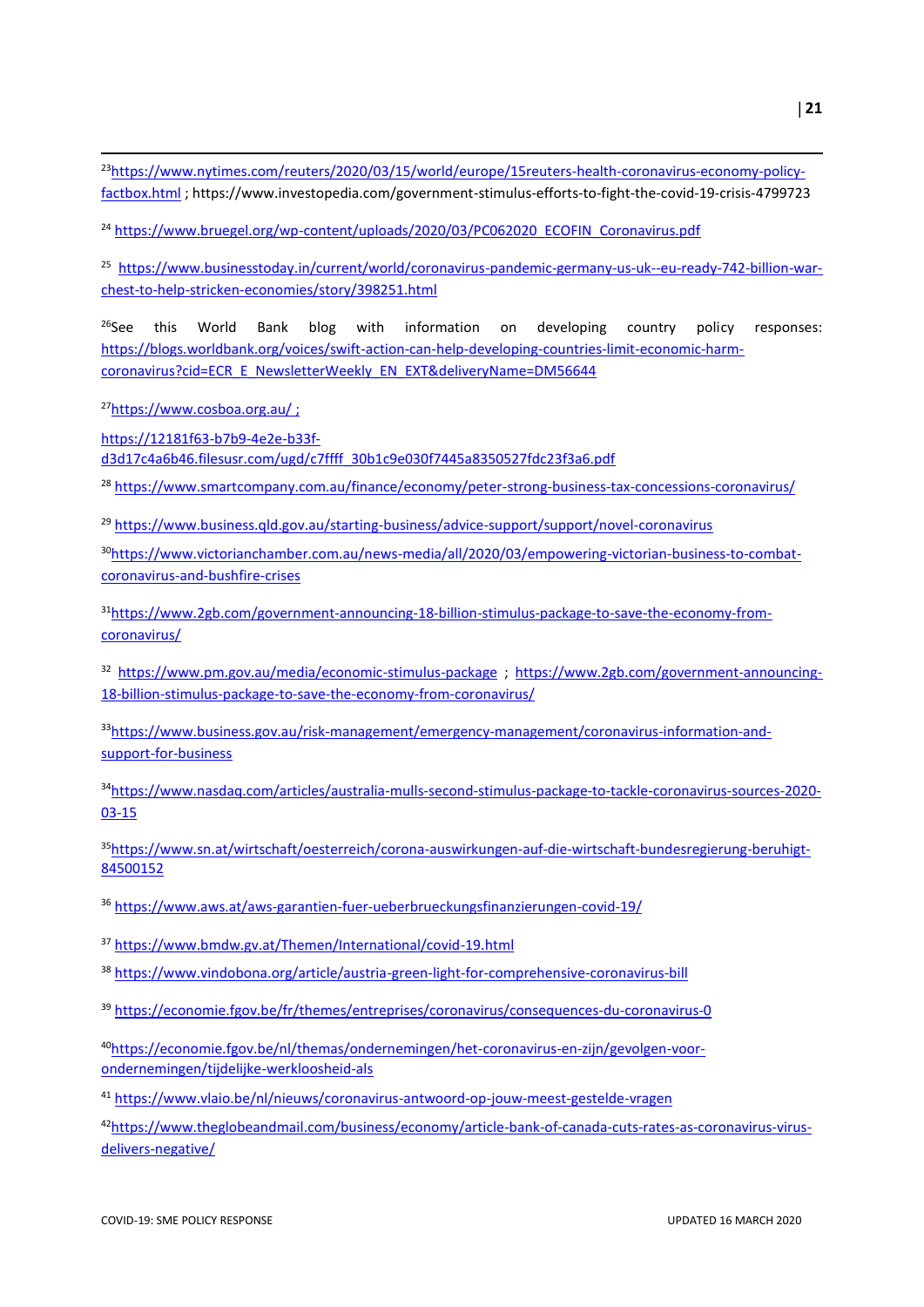[https://www.bankofcanada.ca/2020/03/bank-of-canada-lowers-overnight-rate-target-to-%c2%be-percent/.](https://www.bankofcanada.ca/2020/03/bank-of-canada-lowers-overnight-rate-target-to-%c2%be-percent/)

<https://www.cfib-fcei.ca/en/tools-resources/covid-19-coronavirus-business>

<https://smallbusinessbc.ca/article/resources-for-small-businesses-affected-by-coronavirus-covid-19/>

<https://pm.gc.ca/en/news/news-releases/2020/03/11/prime-minister-outlines-canadas-covid-19-response>

<https://www.bdc.ca/en/pages/special-support.aspx?special-initiative=covid19>

[https://www.economia.gob.cl/2020/03/06/ministros-de-economia-rr-ee-y-trabajo-anuncian-medidas](https://www.economia.gob.cl/2020/03/06/ministros-de-economia-rr-ee-y-trabajo-anuncian-medidas-multisectoriales-para-contener-efectos-del-covid-19-en-chile.htm)[multisectoriales-para-contener-efectos-del-covid-19-en-chile.htm](https://www.economia.gob.cl/2020/03/06/ministros-de-economia-rr-ee-y-trabajo-anuncian-medidas-multisectoriales-para-contener-efectos-del-covid-19-en-chile.htm)

For a timeline and overview: [https://www.china-briefing.com/news/china-covid-19-policy-tracker-benefiting](https://www.china-briefing.com/news/china-covid-19-policy-tracker-benefiting-business-enterprises-comprehensive-updated-list/)[business-enterprises-comprehensive-updated-list/](https://www.china-briefing.com/news/china-covid-19-policy-tracker-benefiting-business-enterprises-comprehensive-updated-list/)

[https://www.uscc.gov/sites/default/files/2020-](https://www.uscc.gov/sites/default/files/2020-03/March%202020%20Trade%20Bulletin.pdf?utm_source=CSIS+All&utm_campaign=b571495f3d-EMAIL_CAMPAIGN_2019_08_20_05_01_COPY_01&utm_medium=email&utm_term=0_f326fc46b6-b571495f3d-222109089)

**.** 

[03/March%202020%20Trade%20Bulletin.pdf?utm\\_source=CSIS+All&utm\\_campaign=b571495f3d-](https://www.uscc.gov/sites/default/files/2020-03/March%202020%20Trade%20Bulletin.pdf?utm_source=CSIS+All&utm_campaign=b571495f3d-EMAIL_CAMPAIGN_2019_08_20_05_01_COPY_01&utm_medium=email&utm_term=0_f326fc46b6-b571495f3d-222109089)[EMAIL\\_CAMPAIGN\\_2019\\_08\\_20\\_05\\_01\\_COPY\\_01&utm\\_medium=email&utm\\_term=0\\_f326fc46b6-b571495f3d-](https://www.uscc.gov/sites/default/files/2020-03/March%202020%20Trade%20Bulletin.pdf?utm_source=CSIS+All&utm_campaign=b571495f3d-EMAIL_CAMPAIGN_2019_08_20_05_01_COPY_01&utm_medium=email&utm_term=0_f326fc46b6-b571495f3d-222109089)

<https://finance.yahoo.com/news/coronavirus-china-consumers-small-firms-093000783.html>

[https://www.wsj.com/articles/china-to-free-up-cash-for-bank-lending-to-coronavirus-hit-businesses-](https://www.wsj.com/articles/china-to-free-up-cash-for-bank-lending-to-coronavirus-hit-businesses-11584096021)

[https://www.china-briefing.com/news/chinas-latest-regional-measures-to-support-smes-during-coronavirus](https://www.china-briefing.com/news/chinas-latest-regional-measures-to-support-smes-during-coronavirus-outbreak/)[outbreak/.](https://www.china-briefing.com/news/chinas-latest-regional-measures-to-support-smes-during-coronavirus-outbreak/) See also<https://www.cgdev.org/publication/reconciling-sme-production-china-coronavirus-control>

54http [s://www.scmp.com/economy/china-economy/article/3052474/coronavirus-china-grants-banks-extra](https://www.scmp.com/economy/china-economy/article/3052474/coronavirus-china-grants-banks-extra-funding-spur-loans-hard)[funding-spur-loans-hard](https://www.scmp.com/economy/china-economy/article/3052474/coronavirus-china-grants-banks-extra-funding-spur-loans-hard)

[https://www.livemint.com/news/world/coronavirus-millions-of-chinese-firms-face-collapse-if-banks-don-t-act](https://www.livemint.com/news/world/coronavirus-millions-of-chinese-firms-face-collapse-if-banks-don-t-act-fast-11582424789662.html)[fast-11582424789662.html](https://www.livemint.com/news/world/coronavirus-millions-of-chinese-firms-face-collapse-if-banks-don-t-act-fast-11582424789662.html)

<https://em.dk/nyhedsarkiv/2020/marts/regeringen-opfordrer-erhvervslivet-til-at-holde-medarbejdere-hjemme/> [https://www.fm.dk/nyheder/pressemeddelelser/2020/03/corona-virus-regeringen-ivaerksaetter-i-dag-en](https://www.fm.dk/nyheder/pressemeddelelser/2020/03/corona-virus-regeringen-ivaerksaetter-i-dag-en-raekke-initiativer-som-hjaelp-for-dansk-oekonomi)[raekke-initiativer-som-hjaelp-for-dansk-oekonomi](https://www.fm.dk/nyheder/pressemeddelelser/2020/03/corona-virus-regeringen-ivaerksaetter-i-dag-en-raekke-initiativer-som-hjaelp-for-dansk-oekonomi)

<https://www.fxstreet.com/analysis/denmark-strong-anti-coronavirus-measures-recession-likely-202003120640>

<https://www.thelocal.dk/20200313/denmark-moves-to-protect-economy-from-coronavirus-impact>

[https://em.dk/media/13431/faktaark\\_garantiordninger.pdf](https://em.dk/media/13431/faktaark_garantiordninger.pdf)

<https://www.bloombergquint.com/onweb/danske-suspends-negative-rates-to-support-small-business-clients>

[https://ec.europa.eu/commission/presscorner/detail/en/ip\\_20\\_440](https://ec.europa.eu/commission/presscorner/detail/en/ip_20_440)

[https://www.reuters.com/article/us-health-coronavirus-eu-vonderleyen/eu-to-launch-37-billion-euro](https://www.reuters.com/article/us-health-coronavirus-eu-vonderleyen/eu-to-launch-37-billion-euro-coronavirus-investment-initiative-idUSKBN2101VV)[coronavirus-investment-initiative-idUSKBN2101VV](https://www.reuters.com/article/us-health-coronavirus-eu-vonderleyen/eu-to-launch-37-billion-euro-coronavirus-investment-initiative-idUSKBN2101VV)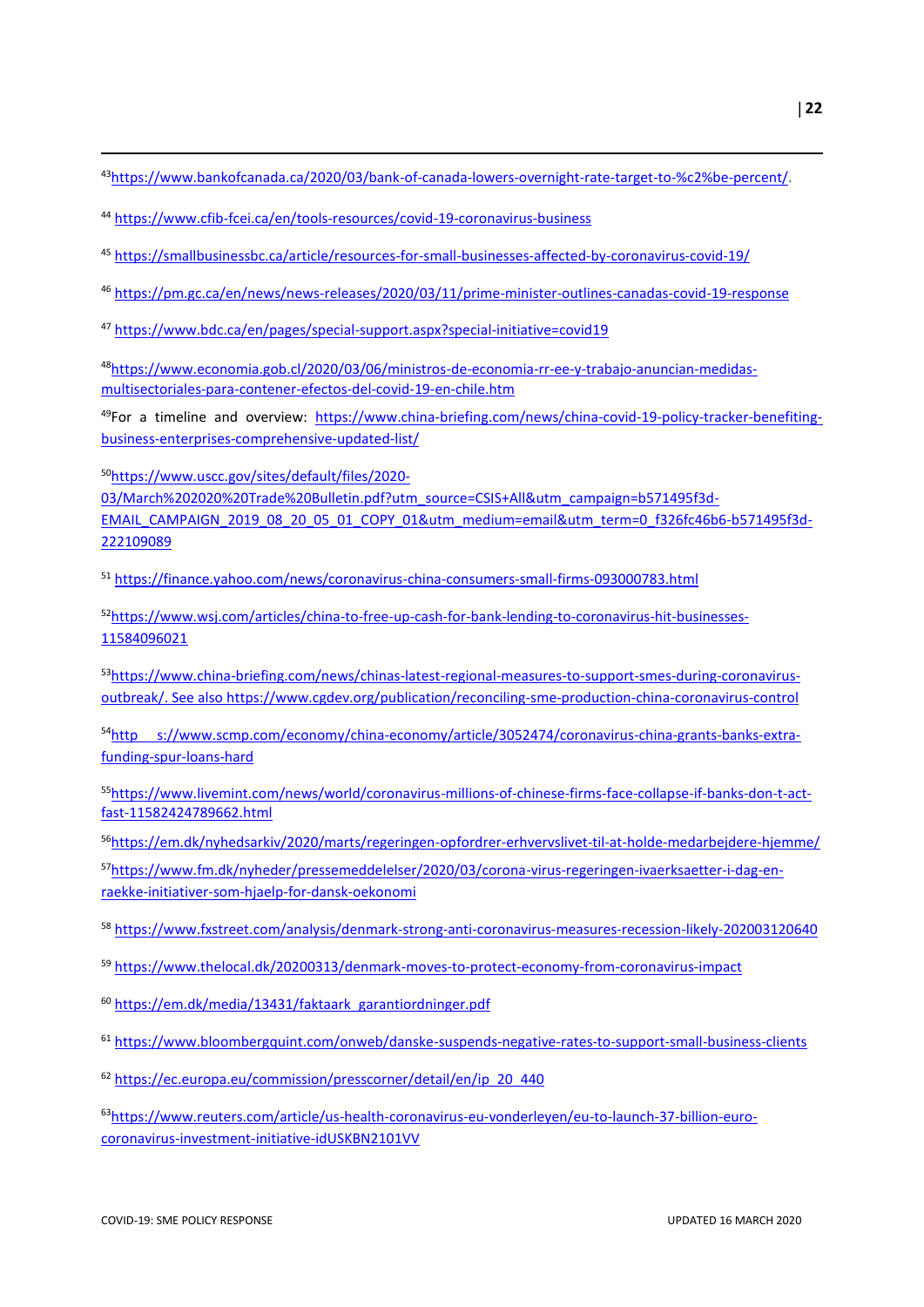64[https://ec.europa.eu/info/news/startups-and-smes-innovative-solutions-welcome-2020-mar-](https://ec.europa.eu/info/news/startups-and-smes-innovative-solutions-welcome-2020-mar-13_en?fbclid=IwAR3urcnozn521U0KVEoEPgMvRLYVX9ani1Epf0Qbfoyx3JEblJzQDaAh6-A)[13\\_en?fbclid=IwAR3urcnozn521U0KVEoEPgMvRLYVX9ani1Epf0Qbfoyx3JEblJzQDaAh6-A](https://ec.europa.eu/info/news/startups-and-smes-innovative-solutions-welcome-2020-mar-13_en?fbclid=IwAR3urcnozn521U0KVEoEPgMvRLYVX9ani1Epf0Qbfoyx3JEblJzQDaAh6-A)

<sup>65</sup> <https://www.ecb.europa.eu/press/pr/date/2020/html/ecb.mp200312~8d3aec3ff2.en.html>

<sup>66</sup> <https://www.irishtimes.com/business/economy/coronavirus-eib-set-to-reveal-sme-support-package-1.4201030>

67[https://www.businessfinland.fi/492de9/globalassets/finnish-customers/news/news/2020/business-finlands](https://www.businessfinland.fi/492de9/globalassets/finnish-customers/news/news/2020/business-finlands-survey-on-the-impact-of-the-coronavirus-outbreak-on-finnish-companies--a-summary-of-the-results.pdf)[survey-on-the-impact-of-the-coronavirus-outbreak-on-finnish-companies--a-summary-of-the-results.pdf](https://www.businessfinland.fi/492de9/globalassets/finnish-customers/news/news/2020/business-finlands-survey-on-the-impact-of-the-coronavirus-outbreak-on-finnish-companies--a-summary-of-the-results.pdf)

<sup>68</sup>[https://yle.fi/uutiset/osasto/news/finance\\_minister\\_kulmuni\\_finland\\_ready\\_to\\_spend\\_if\\_coronavirus\\_hits\\_eco](https://yle.fi/uutiset/osasto/news/finance_minister_kulmuni_finland_ready_to_spend_if_coronavirus_hits_economy/11242537) [nomy/11242537](https://yle.fi/uutiset/osasto/news/finance_minister_kulmuni_finland_ready_to_spend_if_coronavirus_hits_economy/11242537)

<sup>69</sup> [https://www.economie.gouv.fr/files/files/PDF/2020/Coronavirus-MINEFI-10032020.PDF](https://eur02.safelinks.protection.outlook.com/?url=https%3A%2F%2Fwww.economie.gouv.fr%2Ffiles%2Ffiles%2FPDF%2F2020%2FCoronavirus-MINEFI-10032020.PDF&data=02%7C01%7Calain.dupeyras%40ocde.org%7C1fa4118dd4ff46a2ec4408d7c696d0d1%7Cac41c7d41f61460db0f4fc925a2b471c%7C0%7C1%7C637196223443341428&sdata=wHIbIDdEO0K2VKQCZ0AVK95XGh1GEMezmX7R5fXtA1w%3D&reserved=0)

70[https://www.nytimes.com/reuters/2020/03/12/world/europe/12reuters-health-coronavirus-france-lemaire](https://www.nytimes.com/reuters/2020/03/12/world/europe/12reuters-health-coronavirus-france-lemaire-aid.html)[aid.html](https://www.nytimes.com/reuters/2020/03/12/world/europe/12reuters-health-coronavirus-france-lemaire-aid.html) : [https://www.bpifrance.fr/A-la-une/Actualites/Coronavirus-Bpifrance-active-des-mesures](https://www.bpifrance.fr/A-la-une/Actualites/Coronavirus-Bpifrance-active-des-mesures-exceptionnelles-de-soutien-aux-entreprises-49113)[exceptionnelles-de-soutien-aux-entreprises-49113](https://www.bpifrance.fr/A-la-une/Actualites/Coronavirus-Bpifrance-active-des-mesures-exceptionnelles-de-soutien-aux-entreprises-49113)

<sup>71</sup> <https://www.economie.gouv.fr/coronavirus-soutien-entreprises>

**.** 

72[https://www.francetvinfo.fr/sante/maladie/coronavirus/coronavirus-creation-d-un-fonds-de-solidarite](https://www.francetvinfo.fr/sante/maladie/coronavirus/coronavirus-creation-d-un-fonds-de-solidarite-elargissement-de-la-garantie-pour-les-prets-accordes-aux-pme-bruno-le-maire-annonce-des-mesures-pour-aider-les-entreprises_3863147.html)[elargissement-de-la-garantie-pour-les-prets-accordes-aux-pme-bruno-le-maire-annonce-des-mesures-pour-aider](https://www.francetvinfo.fr/sante/maladie/coronavirus/coronavirus-creation-d-un-fonds-de-solidarite-elargissement-de-la-garantie-pour-les-prets-accordes-aux-pme-bruno-le-maire-annonce-des-mesures-pour-aider-les-entreprises_3863147.html)[les-entreprises\\_3863147.html](https://www.francetvinfo.fr/sante/maladie/coronavirus/coronavirus-creation-d-un-fonds-de-solidarite-elargissement-de-la-garantie-pour-les-prets-accordes-aux-pme-bruno-le-maire-annonce-des-mesures-pour-aider-les-entreprises_3863147.html)

73[https://www.bmwi.de/Redaktion/DE/Artikel/Wirtschaft/altmaier-zu-coronavirus-stehen-im-engen-kontakt-mit](https://www.bmwi.de/Redaktion/DE/Artikel/Wirtschaft/altmaier-zu-coronavirus-stehen-im-engen-kontakt-mit-der-wirtschaft.html)[der-wirtschaft.html](https://www.bmwi.de/Redaktion/DE/Artikel/Wirtschaft/altmaier-zu-coronavirus-stehen-im-engen-kontakt-mit-der-wirtschaft.html)

<sup>74</sup> <https://www.ft.com/content/d46467da-61e1-11ea-b3f3-fe4680ea68b5>

<sup>75</sup> <https://www.euractiv.com/section/coronavirus/news/merkel-germany-well-equipped-against-covid-19/>

76[https://www.bmwi.de/Redaktion/DE/Downloads/S-T/schutzschild-fuer-beschaeftigte-und](https://www.bmwi.de/Redaktion/DE/Downloads/S-T/schutzschild-fuer-beschaeftigte-und-unternehmen.pdf?__blob=publicationFile&v=10)unternehmen.pdf? blob=publicationFile&v=10

77[https://www.bmwi.de/Redaktion/DE/Downloads/S-T/schutzschild-fuer-beschaeftigte-und](https://www.bmwi.de/Redaktion/DE/Downloads/S-T/schutzschild-fuer-beschaeftigte-und-unternehmen.pdf?__blob=publicationFile&v=10)unternehmen.pdf? blob=publicationFile&v=10

78[https://www.thestar.com.my/news/world/2020/03/09/greece-takes-relief-measures-to-ease-coronavirus039s](https://www.thestar.com.my/news/world/2020/03/09/greece-takes-relief-measures-to-ease-coronavirus039s-impact)[impact](https://www.thestar.com.my/news/world/2020/03/09/greece-takes-relief-measures-to-ease-coronavirus039s-impact)

79[https://www.devdiscourse.com/article/business/925244-smes-in-greece-to-benefit-from-new-eur-500m](https://www.devdiscourse.com/article/business/925244-smes-in-greece-to-benefit-from-new-eur-500m-investment-programme)[investment-programme](https://www.devdiscourse.com/article/business/925244-smes-in-greece-to-benefit-from-new-eur-500m-investment-programme)

80[http://www.ekathimerini.com/250526/article/ekathimerini/business/tax-breaks-for-stricken-firms-apply-as-of](http://www.ekathimerini.com/250526/article/ekathimerini/business/tax-breaks-for-stricken-firms-apply-as-of-thursday)[thursday](http://www.ekathimerini.com/250526/article/ekathimerini/business/tax-breaks-for-stricken-firms-apply-as-of-thursday)

81[https://www.cnbc.com/2020/02/26/hong-kong-announces-budget-as-coronavirus-protests-drag-down](https://www.cnbc.com/2020/02/26/hong-kong-announces-budget-as-coronavirus-protests-drag-down-economy.html)[economy.html](https://www.cnbc.com/2020/02/26/hong-kong-announces-budget-as-coronavirus-protests-drag-down-economy.html)

82[https://www.scmp.com/news/hong-kong/politics/article/3074749/coronavirus-small-firms-hong-kong-get](https://www.scmp.com/news/hong-kong/politics/article/3074749/coronavirus-small-firms-hong-kong-get-faster-access-loan)[faster-access-loan](https://www.scmp.com/news/hong-kong/politics/article/3074749/coronavirus-small-firms-hong-kong-get-faster-access-loan)

83[https://www.scmp.com/business/banking-finance/article/3049728/hsbc-provide-us39-billion-additional-relief](https://www.scmp.com/business/banking-finance/article/3049728/hsbc-provide-us39-billion-additional-relief-hong-kong)[hong-kong](https://www.scmp.com/business/banking-finance/article/3049728/hsbc-provide-us39-billion-additional-relief-hong-kong)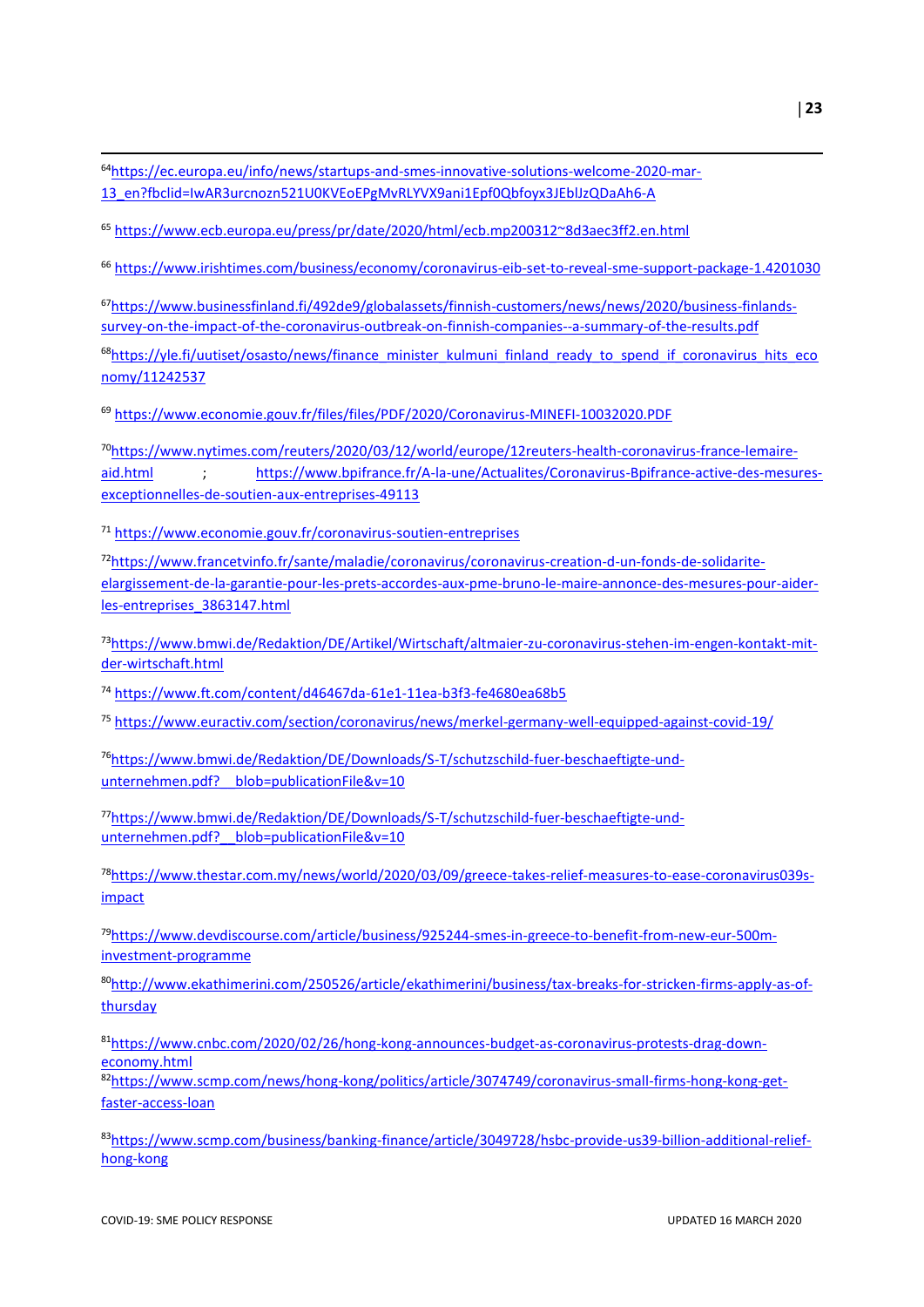- **.** [https://www.irishtimes.com/news/ireland/irish-news/coronavirus-sick-pay-scheme-will-see-affected-receive-](https://www.irishtimes.com/news/ireland/irish-news/coronavirus-sick-pay-scheme-will-see-affected-receive-305-per-week-1.4197894)[305-per-week-1.4197894](https://www.irishtimes.com/news/ireland/irish-news/coronavirus-sick-pay-scheme-will-see-affected-receive-305-per-week-1.4197894) <https://www.rte.ie/news/ireland/2020/0309/1121216-sick-pay-emergency-legislation/>
- <https://www.gov.ie/en/news/72ecf5-government-agrees-next-phase-of-irelands-covid-19-response/>

<https://www.siliconrepublic.com/companies/business-coronavirus-support-ireland>

[https://www.irishtimes.com/business/economy/coronavirus-revenue-suspends-interest-on-late-payments-for](https://www.irishtimes.com/business/economy/coronavirus-revenue-suspends-interest-on-late-payments-for-smes-1.4202324)[smes-1.4202324](https://www.irishtimes.com/business/economy/coronavirus-revenue-suspends-interest-on-late-payments-for-smes-1.4202324)

[https://www.irishtimes.com/business/financial-services/bank-of-ireland-unveils-coronavirus-supports-](https://www.irishtimes.com/business/financial-services/bank-of-ireland-unveils-coronavirus-supports-1.4195038)[1.4195038](https://www.irishtimes.com/business/financial-services/bank-of-ireland-unveils-coronavirus-supports-1.4195038)

[https://www.haaretz.com/israel-news/.premium-netanyahu-unveils-2-9-billion-package-to-battle-coronavirus](https://www.haaretz.com/israel-news/.premium-netanyahu-unveils-2-9-billion-package-to-battle-coronavirus-fallout-1.8665104)[fallout-1.8665104](https://www.haaretz.com/israel-news/.premium-netanyahu-unveils-2-9-billion-package-to-battle-coronavirus-fallout-1.8665104)

- <https://www.jpost.com/Breaking-News/Netanyahu-Avoid-fake-news-about-coronavirus-620175>
- <https://www.ft.com/content/a6f59348-5bae-11ea-b0ab-339c2307bcd4>
- <https://www.cnbc.com/2020/03/03/italy-to-spend-3point6-billion-euros-to-help-virus-hit-economy.html>
- <https://www.ft.com/content/21d94d40-6251-11ea-a6cd-df28cc3c6a68>
- <https://solidarietadigitale.agid.gov.it/#/>

[https://www.japantimes.co.jp/news/2020/03/08/national/politics-diplomacy/shinzo-abe-zero-interest-loan](https://www.japantimes.co.jp/news/2020/03/08/national/politics-diplomacy/shinzo-abe-zero-interest-loan-coronavirus-japan/#.XmYiAkoo_IU)[coronavirus-japan/#.XmYiAkoo\\_IU](https://www.japantimes.co.jp/news/2020/03/08/national/politics-diplomacy/shinzo-abe-zero-interest-loan-coronavirus-japan/#.XmYiAkoo_IU)

- [https://www.meti.go.jp/english/press/2020/0228\\_001.html](https://www.meti.go.jp/english/press/2020/0228_001.html)
- <https://www3.nhk.or.jp/news/html/20200310/k10012322241000.html>

[https://www.reuters.com/article/us-health-coronavirus-japan-finance-excl/exclusive-japan-to-boost-special](https://www.reuters.com/article/us-health-coronavirus-japan-finance-excl/exclusive-japan-to-boost-special-financing-for-coronavirus-firms-to-16-billion-idUSKBN20W12A)[financing-for-coronavirus-firms-to-16-billion-idUSKBN20W12A](https://www.reuters.com/article/us-health-coronavirus-japan-finance-excl/exclusive-japan-to-boost-special-financing-for-coronavirus-firms-to-16-billion-idUSKBN20W12A)

[https://www.ft.com/content/9fa91e06-5c3b-11ea-b0ab-339c2307bcd4.](https://www.ft.com/content/9fa91e06-5c3b-11ea-b0ab-339c2307bcd4)

<https://www.hankyung.com/economy/article/2020030441697>

http://news.kbs.co.kr/news/view.do?ncd=4394973&ref=A

https://www.mss.go.kr/site/smba/ex/bbs/View.do?cbIdx=86&bcIdx=1017485

[https://biz.chosun.com/site/data/html\\_dir/2020/03/03/2020030300348.html](https://biz.chosun.com/site/data/html_dir/2020/03/03/2020030300348.html)

- <https://meco.gouvernement.lu/fr/dossiers/2020/coronoavirus-entreprises.html>
- <https://chronicle.lu/category/business-1/32069-new-financial-aid-introduced-for-smes-in-light-of-coronavirus>
- [https://luxtimes.lu/business-finance/40089-loan-guarantees-aim-to-help-small-firms-to-sit-out-virus-drought](https://eur02.safelinks.protection.outlook.com/?url=https%3A%2F%2Fluxtimes.lu%2Fbusiness-finance%2F40089-loan-guarantees-aim-to-help-small-firms-to-sit-out-virus-drought&data=02%7C01%7Cstephan.raes%40oecd.org%7C62db4646a9014b23e28d08d7c81f008d%7Cac41c7d41f61460db0f4fc925a2b471c%7C0%7C0%7C637197907787882143&sdata=LvexouBfknG72eMrHNImvmL%2B6VQnwH7rpRbxG7s6Umc%3D&reserved=0)
- <https://delano.lu/d/detail/news/aid-offers-small-business-lifeline-unforeseen-events/209773>

<https://www.alliancebank.com.my/covid-19-special-relief-facility-form.aspx>

[https://www.thestar.com.my/business/business-news/2020/03/08/bnm039s-rm33b-fund-banks039](https://www.thestar.com.my/business/business-news/2020/03/08/bnm039s-rm33b-fund-banks039-preparedness-to-shore-up-smes-during-covid-19) [preparedness-to-shore-up-smes-during-covid-19](https://www.thestar.com.my/business/business-news/2020/03/08/bnm039s-rm33b-fund-banks039-preparedness-to-shore-up-smes-during-covid-19)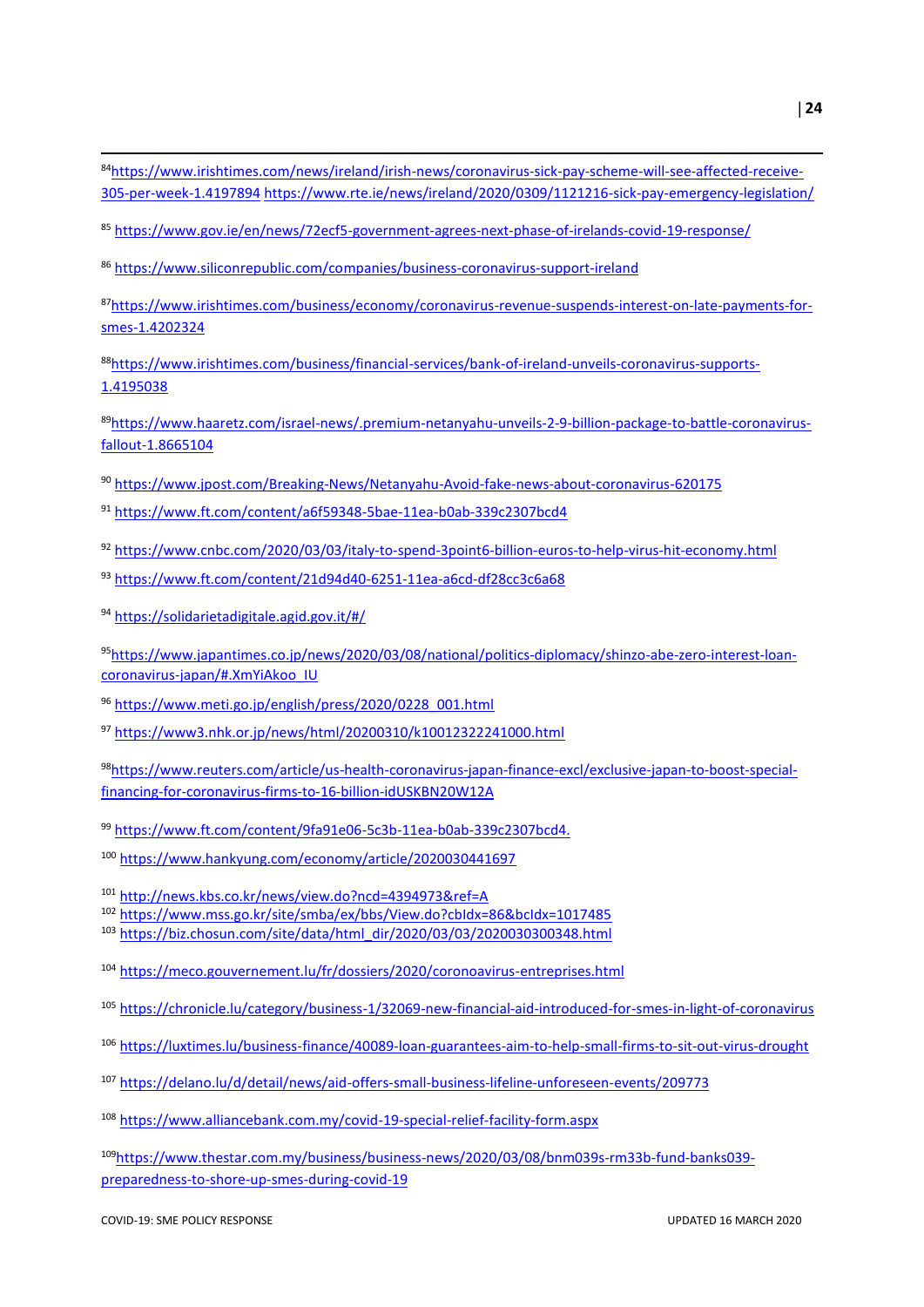110[https://www.rijksoverheid.nl/onderwerpen/coronavirus-covid-19/veelgestelde-vragen-over-coronavirus-voor](https://www.rijksoverheid.nl/onderwerpen/coronavirus-covid-19/veelgestelde-vragen-over-coronavirus-voor-werkgevers)[werkgevers](https://www.rijksoverheid.nl/onderwerpen/coronavirus-covid-19/veelgestelde-vragen-over-coronavirus-voor-werkgevers)

111[https://www.rijksoverheid.nl/actueel/nieuws/2020/03/15/coronavirus-verruiming-bmkb-regeling-voor](https://www.rijksoverheid.nl/actueel/nieuws/2020/03/15/coronavirus-verruiming-bmkb-regeling-voor-ondernemers-versneld-opengesteld)[ondernemers-versneld-opengesteld](https://www.rijksoverheid.nl/actueel/nieuws/2020/03/15/coronavirus-verruiming-bmkb-regeling-voor-ondernemers-versneld-opengesteld) ; [https://think.ing.com/snaps/the-netherlands-targeted-economic-policy](https://think.ing.com/snaps/the-netherlands-targeted-economic-policy-response-to-coronavirus/)[response-to-coronavirus/](https://think.ing.com/snaps/the-netherlands-targeted-economic-policy-response-to-coronavirus/)

<sup>112</sup> [https://www.volkskrant.nl/nieuws-achtergrond/kabinet-schiet-bedrijven-getroffen-door-corona-uitbraak-te](https://www.volkskrant.nl/nieuws-achtergrond/kabinet-schiet-bedrijven-getroffen-door-corona-uitbraak-te-hulp-met-garantie-voor-leningen~bb04372f/)[hulp-met-garantie-voor-leningen~bb04372f/](https://www.volkskrant.nl/nieuws-achtergrond/kabinet-schiet-bedrijven-getroffen-door-corona-uitbraak-te-hulp-met-garantie-voor-leningen~bb04372f/) ; [https://www.businessinsider.nl/kabinet-schiet-ondernemers-nu](https://www.businessinsider.nl/kabinet-schiet-ondernemers-nu-toch-te-hulp-vanwege-coronavirus-mkb-kan-lenen-tegen-gunstige-voorwaarden/)[toch-te-hulp-vanwege-coronavirus-mkb-kan-lenen-tegen-gunstige-voorwaarden/](https://www.businessinsider.nl/kabinet-schiet-ondernemers-nu-toch-te-hulp-vanwege-coronavirus-mkb-kan-lenen-tegen-gunstige-voorwaarden/)

<sup>113</sup> [https://www.business.govt.nz/news/coronavirus-information-for-businesses/.](https://www.business.govt.nz/news/coronavirus-information-for-businesses/)

<sup>114</sup> [https://www.rbnz.govt.nz/news/2020/03/financial-system-sound-and-reserve-bank-providing-additional](https://www.rbnz.govt.nz/news/2020/03/financial-system-sound-and-reserve-bank-providing-additional-support)[support](https://www.rbnz.govt.nz/news/2020/03/financial-system-sound-and-reserve-bank-providing-additional-support)

<sup>115</sup><https://www.rnz.co.nz/news/political/411297/coronavirus-response-it-is-important-to-get-the-details-right> <sup>116</sup> [https://www.nzherald.co.nz/business/news/article.cfm?c\\_id=3&objectid=12317071](https://www.nzherald.co.nz/business/news/article.cfm?c_id=3&objectid=12317071)

117

**.** 

[https://www.reuters.com/article/us-health-coronavirus-norway-primeminist/norway-offers-firms-10-billion-as](https://eur02.safelinks.protection.outlook.com/?url=https%3A%2F%2Fwww.reuters.com%2Farticle%2Fus-health-coronavirus-norway-primeminist%2Fnorway-offers-firms-10-billion-as-coronavirus-shakes-economy-idUSKBN212146&data=02%7C01%7Cstephan.raes%40oecd.org%7Cfec097f507f647a509fe08d7c9b68ee1%7Cac41c7d41f61460db0f4fc925a2b471c%7C0%7C0%7C637199658234856710&sdata=iyf9UsepN8SNwdhrVRuh1xLwD%2Bepu11HbYtGoR5%2FWiM%3D&reserved=0)[coronavirus-shakes-economy-idUSKBN212146](https://eur02.safelinks.protection.outlook.com/?url=https%3A%2F%2Fwww.reuters.com%2Farticle%2Fus-health-coronavirus-norway-primeminist%2Fnorway-offers-firms-10-billion-as-coronavirus-shakes-economy-idUSKBN212146&data=02%7C01%7Cstephan.raes%40oecd.org%7Cfec097f507f647a509fe08d7c9b68ee1%7Cac41c7d41f61460db0f4fc925a2b471c%7C0%7C0%7C637199658234856710&sdata=iyf9UsepN8SNwdhrVRuh1xLwD%2Bepu11HbYtGoR5%2FWiM%3D&reserved=0)

118[https://www.premier.gov.pl/wydarzenia/aktualnosci/jadwiga-emilewicz-bedzie-specustawa-dla-gospodarki-w](https://www.premier.gov.pl/wydarzenia/aktualnosci/jadwiga-emilewicz-bedzie-specustawa-dla-gospodarki-w-sprawie-koronawirusa.html)[sprawie-koronawirusa.html](https://www.premier.gov.pl/wydarzenia/aktualnosci/jadwiga-emilewicz-bedzie-specustawa-dla-gospodarki-w-sprawie-koronawirusa.html)

<sup>119</sup> <https://www.sgeconomia.gov.pt/noticias/coronavirus-orientacoes-da-dgs-para-empresas.aspx>

120[https://www.reuters.com/article/us-health-coronavirus-portugal-tourism/coronavirus-fears-pressure](https://www.reuters.com/article/us-health-coronavirus-portugal-tourism/coronavirus-fears-pressure-portugals-tourism-dependent-economy-idUSKBN20X1V0)[portugals-tourism-dependent-economy-idUSKBN20X1V0](https://www.reuters.com/article/us-health-coronavirus-portugal-tourism/coronavirus-fears-pressure-portugals-tourism-dependent-economy-idUSKBN20X1V0)

121[https://www.tsf.pt/portugal/sociedade/coronavirus-costa-anuncia-linha-de-credito-de-100-milhoes-de-euros](https://www.tsf.pt/portugal/sociedade/coronavirus-costa-anuncia-linha-de-credito-de-100-milhoes-de-euros-a-empresas-11887071.html)[a-empresas-11887071.html](https://www.tsf.pt/portugal/sociedade/coronavirus-costa-anuncia-linha-de-credito-de-100-milhoes-de-euros-a-empresas-11887071.html)

122[https://expresso.pt/economia/2020-03-10-Covid-19.-Conheca-todas-as-medidas-do-governo-para-empresas-e](https://expresso.pt/economia/2020-03-10-Covid-19.-Conheca-todas-as-medidas-do-governo-para-empresas-e-trabalhadores)[trabalhadores](https://expresso.pt/economia/2020-03-10-Covid-19.-Conheca-todas-as-medidas-do-governo-para-empresas-e-trabalhadores)

123[https://www.thenational.ae/business/economy/saudi-arabia-pledges-50bn-riyal-stimulus-package-to-offset](https://www.thenational.ae/business/economy/saudi-arabia-pledges-50bn-riyal-stimulus-package-to-offset-coronavirus-impact-1.992626)[coronavirus-impact-1.992626](https://www.thenational.ae/business/economy/saudi-arabia-pledges-50bn-riyal-stimulus-package-to-offset-coronavirus-impact-1.992626)

<sup>124</sup> [https://www.uob.com.sg/web-resources/uobgroup/pdf/research/MN\\_200218B.pdf](https://www.uob.com.sg/web-resources/uobgroup/pdf/research/MN_200218B.pdf) <sup>125</sup> <http://www.sloveniatimes.com/govt-announces-eur-1bn-package-to-mitigate-coronavirus-impact>

126[https://elpais.com/economia/2020-03-06/el-coronavirus-obliga-a-revisar-la-estrategia-economica-del](https://elpais.com/economia/2020-03-06/el-coronavirus-obliga-a-revisar-la-estrategia-economica-del-gobierno.html)[gobierno.html](https://elpais.com/economia/2020-03-06/el-coronavirus-obliga-a-revisar-la-estrategia-economica-del-gobierno.html)

127[https://euractiv.es/section/economia-y-empleo/news/medidas-fiscales-en-la-ue-para-paliar-el-panico](https://euractiv.es/section/economia-y-empleo/news/medidas-fiscales-en-la-ue-para-paliar-el-panico-economico-por-el-coronavirus/)[economico-por-el-coronavirus/](https://euractiv.es/section/economia-y-empleo/news/medidas-fiscales-en-la-ue-para-paliar-el-panico-economico-por-el-coronavirus/)

128[https://www.euroweeklynews.com/2020/03/13/spain-announces-series-of-tax-breaks-loans-for-smes-self](https://www.euroweeklynews.com/2020/03/13/spain-announces-series-of-tax-breaks-loans-for-smes-self-employed-to-cushion-coronavirus-impact/#.Xm9waqhKhPY)[employed-to-cushion-coronavirus-impact/#.Xm9waqhKhPY](https://www.euroweeklynews.com/2020/03/13/spain-announces-series-of-tax-breaks-loans-for-smes-self-employed-to-cushion-coronavirus-impact/#.Xm9waqhKhPY)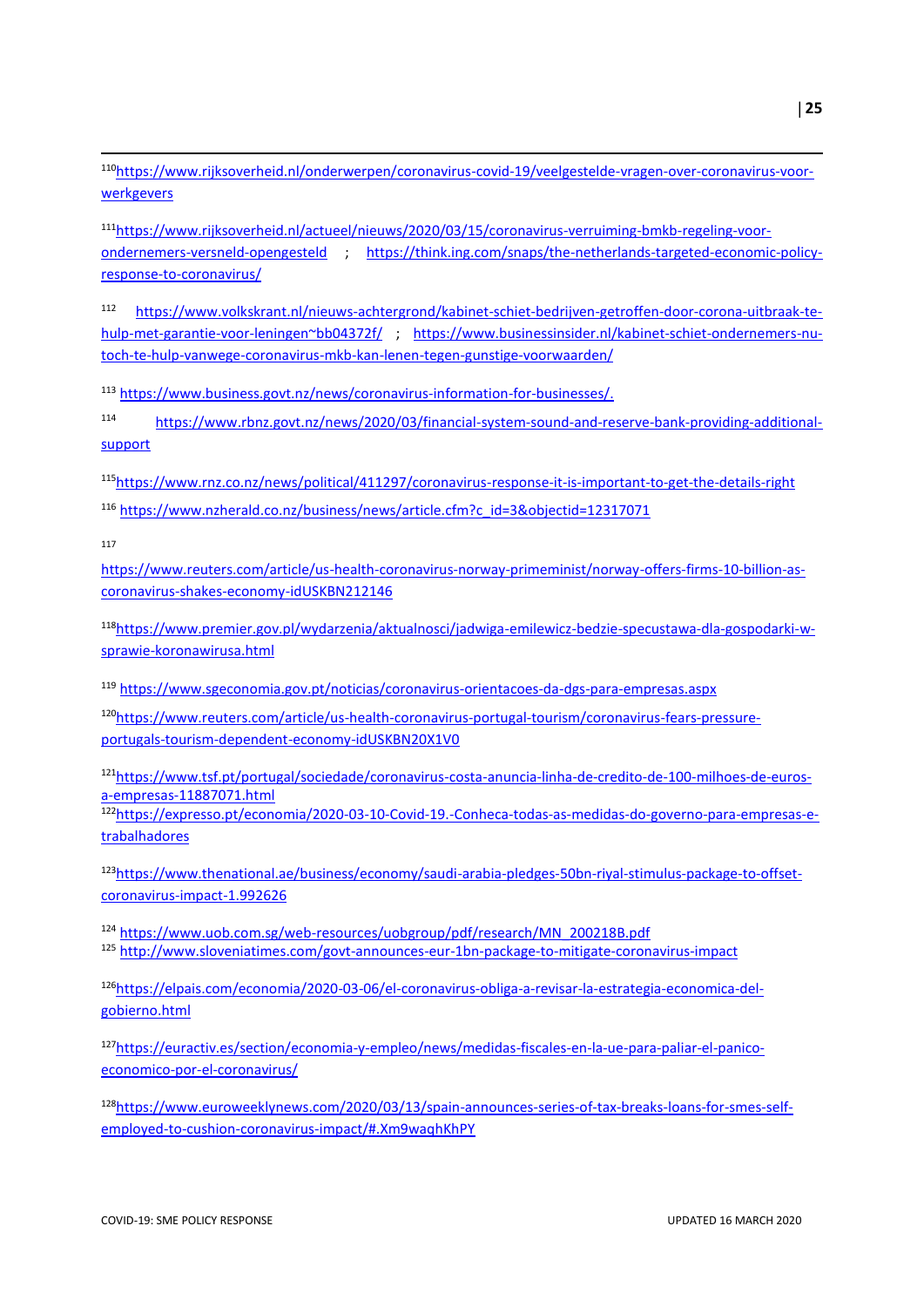| <sup>129</sup> https://www.reuters.com/article/us-health-coronavirus-spain/four-towns-locked-down-as-spain-announces- |
|-----------------------------------------------------------------------------------------------------------------------|
| package-to-tackle-coronavirus-idUSKBN20Z3LM                                                                           |
| <sup>130</sup> https://www.aljazeera.com/news/2020/03/coronavirus-spain-advises-companies-send-workers-home-          |

[200305122238765.html](https://www.aljazeera.com/news/2020/03/coronavirus-spain-advises-companies-send-workers-home-200305122238765.html)

131[https://www.santander.com/en/press-room/press-releases/santander-spain-offers-smes-and-self-employed](https://www.santander.com/en/press-room/press-releases/santander-spain-offers-smes-and-self-employed-workers-a-20-billion-pre-approved-loans-facility-to-mitigate-the-possible-impact-of-the-coronavirus-outbreak)[workers-a-20-billion-pre-approved-loans-facility-to-mitigate-the-possible-impact-of-the-coronavirus-outbreak](https://www.santander.com/en/press-room/press-releases/santander-spain-offers-smes-and-self-employed-workers-a-20-billion-pre-approved-loans-facility-to-mitigate-the-possible-impact-of-the-coronavirus-outbreak)

132[https://www.bloomberg.com/news/articles/2020-02-29/swedish-riksbank-ready-to-react-once-corona-impact](https://www.bloomberg.com/news/articles/2020-02-29/swedish-riksbank-ready-to-react-once-corona-impact-is-clearer)[is-clearer](https://www.bloomberg.com/news/articles/2020-02-29/swedish-riksbank-ready-to-react-once-corona-impact-is-clearer)

133[https://www.riksbank.se/en-gb/press-and-published/notices-and-press-releases/press-releases/2020/riksbank](https://www.riksbank.se/en-gb/press-and-published/notices-and-press-releases/press-releases/2020/riksbank-lends-up-to-sek-500-billion-to--safeguard-credit-supply/)[lends-up-to-sek-500-billion-to--safeguard-credit-supply/](https://www.riksbank.se/en-gb/press-and-published/notices-and-press-releases/press-releases/2020/riksbank-lends-up-to-sek-500-billion-to--safeguard-credit-supply/)

134[https://www.regeringen.se/493d50/contentassets/0cdfdb5e059d40f0b3eb8198a245c94f/pressmeddelande](https://www.regeringen.se/493d50/contentassets/0cdfdb5e059d40f0b3eb8198a245c94f/pressmeddelande-extra-andringsbudget-med-anledning-av-coronaviruset.pdf)[extra-andringsbudget-med-anledning-av-coronaviruset.pdf](https://www.regeringen.se/493d50/contentassets/0cdfdb5e059d40f0b3eb8198a245c94f/pressmeddelande-extra-andringsbudget-med-anledning-av-coronaviruset.pdf) ; [https://www.government.se/press](https://www.government.se/press-releases/2020/03/additional-amending-budget-due-to-the-coronavirus/)[releases/2020/03/additional-amending-budget-due-to-the-coronavirus/](https://www.government.se/press-releases/2020/03/additional-amending-budget-due-to-the-coronavirus/)

135[https://www.kmu.admin.ch/kmu/de/home/aktuell/news/2020/pandemieplan-was-unternehmen-wissen](https://www.kmu.admin.ch/kmu/de/home/aktuell/news/2020/pandemieplan-was-unternehmen-wissen-muessen.html)[muessen.html](https://www.kmu.admin.ch/kmu/de/home/aktuell/news/2020/pandemieplan-was-unternehmen-wissen-muessen.html)

<sup>136</sup> [https://www.swissinfo.ch/eng/covid-19\\_coronavirus--the-situation-in-switzerland/45592192](https://www.swissinfo.ch/eng/covid-19_coronavirus--the-situation-in-switzerland/45592192)

137[https://www.swissinfo.ch/eng/covid-19\\_targeted-measures-sought-for-swiss-firms-hit-by](https://www.swissinfo.ch/eng/covid-19_targeted-measures-sought-for-swiss-firms-hit-by-coronavirus/45602864)[coronavirus/45602864](https://www.swissinfo.ch/eng/covid-19_targeted-measures-sought-for-swiss-firms-hit-by-coronavirus/45602864) 

<sup>138</sup> [https://www.admin.ch/gov/fr/accueil/documentation/communiques.msg-id-78437.html](https://eur02.safelinks.protection.outlook.com/?url=https%3A%2F%2Fwww.admin.ch%2Fgov%2Ffr%2Faccueil%2Fdocumentation%2Fcommuniques.msg-id-78437.html&data=02%7C01%7CLucia.CUSMANO%40oecd.org%7Ce1c0601c08914653ca4c08d7c77c284a%7Cac41c7d41f61460db0f4fc925a2b471c%7C0%7C0%7C637197208377561583&sdata=3VPkZjWjZqNAbW9E6sytNW9BOxxas5Xdw7aZv015aGs%3D&reserved=0)

<sup>139</sup>[https://www.finews.com/news/english-news/40357-credit-suisse-thomas-gottstein-ubs-coronavirus-covid19](https://www.finews.com/news/english-news/40357-credit-suisse-thomas-gottstein-ubs-coronavirus-covid19-crisis-fund-switzerland-sme-small-business-loans-swiss-government) [crisis-fund-switzerland-sme-small-business-loans-swiss-government](https://www.finews.com/news/english-news/40357-credit-suisse-thomas-gottstein-ubs-coronavirus-covid19-crisis-fund-switzerland-sme-small-business-loans-swiss-government) ; [https://www.nytimes.com/reuters/2020/03/14/business/14reuters-health-coronavirus-swiss-banks.html](https://eur02.safelinks.protection.outlook.com/?url=https%3A%2F%2Fwww.nytimes.com%2Freuters%2F2020%2F03%2F14%2Fbusiness%2F14reuters-health-coronavirus-swiss-banks.html&data=02%7C01%7Cstephan.raes%40oecd.org%7C7c61929ce5f24b07e1ce08d7c8dc45d9%7Cac41c7d41f61460db0f4fc925a2b471c%7C0%7C0%7C637198720698619895&sdata=BLuKtkXmZLf8v70hUF0uGwzcNGgX5rFJL2Ex8jIh1I0%3D&reserved=0)

<sup>140</sup> <https://asia.nikkei.com/Economy/Thailand-cuts-interest-rates-to-record-low-as-coronavirus-spreads>

141[https://www.tatnews.org/2020/03/thai-cabinet-approves-measures-to-help-companies-especially-smes](https://www.tatnews.org/2020/03/thai-cabinet-approves-measures-to-help-companies-especially-smes-survive-covid-19-crisis/)[survive-covid-19-crisis/](https://www.tatnews.org/2020/03/thai-cabinet-approves-measures-to-help-companies-especially-smes-survive-covid-19-crisis/)

142[https://www.reuters.com/article/health-coronavirus-turkey-economy-tax/turkey-mulling-tax-relief-among](https://www.reuters.com/article/health-coronavirus-turkey-economy-tax/turkey-mulling-tax-relief-among-possible-coronavirus-steps-sources-idUSI7N29L04S)[possible-coronavirus-steps-sources-idUSI7N29L04S](https://www.reuters.com/article/health-coronavirus-turkey-economy-tax/turkey-mulling-tax-relief-among-possible-coronavirus-steps-sources-idUSI7N29L04S)

143[https://www.gov.uk/government/publications/guidance-to-employers-and-businesses-about-covid-](https://www.gov.uk/government/publications/guidance-to-employers-and-businesses-about-covid-19/guidance-for-employers-and-businesses-on-covid-19)[19/guidance-for-employers-and-businesses-on-covid-19](https://www.gov.uk/government/publications/guidance-to-employers-and-businesses-about-covid-19/guidance-for-employers-and-businesses-on-covid-19)

<sup>144</sup> <https://www.cityam.com/uk-businesses-call-for-government-help-amid-coronavirus-outbreak/>

145[https://finance.yahoo.com/news/andrew-bailey-bank-of-england-coronavirus-covid-19-sme-loans-](https://finance.yahoo.com/news/andrew-bailey-bank-of-england-coronavirus-covid-19-sme-loans-154926449.html)[154926449.html](https://finance.yahoo.com/news/andrew-bailey-bank-of-england-coronavirus-covid-19-sme-loans-154926449.html)

146[https://www.theguardian.com/business/2020/mar/11/coronavirus-bank-of-england-makes-emergency](https://www.theguardian.com/business/2020/mar/11/coronavirus-bank-of-england-makes-emergency-interest-rate-cut)[interest-rate-cut](https://www.theguardian.com/business/2020/mar/11/coronavirus-bank-of-england-makes-emergency-interest-rate-cut)

147[https://www.theguardian.com/business/2020/mar/11/coronavirus-bank-of-england-makes-emergency](https://www.theguardian.com/business/2020/mar/11/coronavirus-bank-of-england-makes-emergency-interest-rate-cut)[interest-rate-cut](https://www.theguardian.com/business/2020/mar/11/coronavirus-bank-of-england-makes-emergency-interest-rate-cut)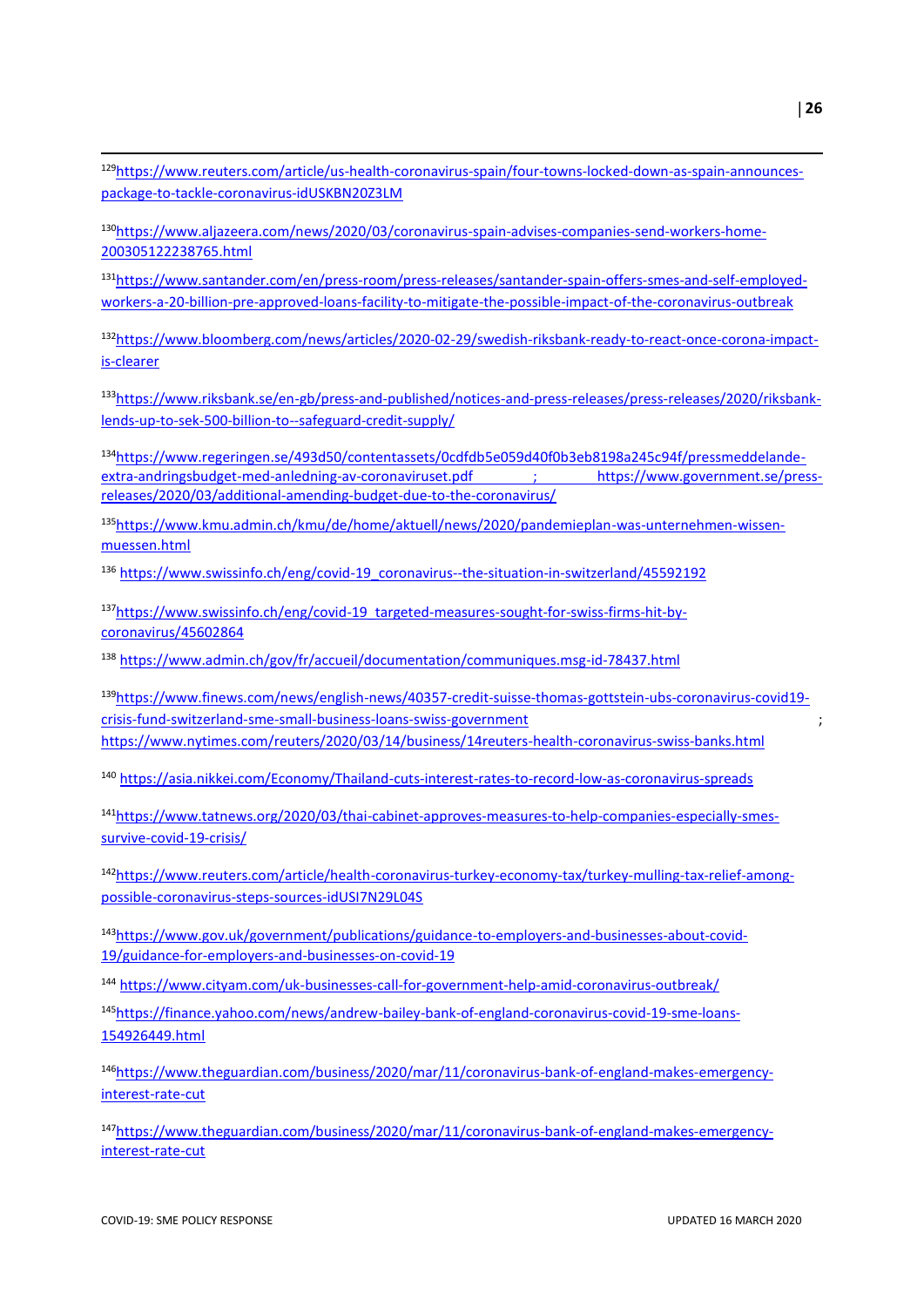- [https://www.bankofengland.co.uk/news/2020/march/boe-measures-to-respond-to-the-economic-shock-from](https://www.bankofengland.co.uk/news/2020/march/boe-measures-to-respond-to-the-economic-shock-from-covid-19) $\frac{covid-19}{149}$  $\frac{covid-19}{149}$  $\frac{covid-19}{149}$
- [https://www.gov.uk/government/publications/coronavirus-action-plan/coronavirus-action-plan-a-guide-to](https://www.gov.uk/government/publications/coronavirus-action-plan/coronavirus-action-plan-a-guide-to-what-you-can-expect-across-the-uk)[what-you-can-expect-across-the-uk](https://www.gov.uk/government/publications/coronavirus-action-plan/coronavirus-action-plan-a-guide-to-what-you-can-expect-across-the-uk)
- [https://www.businessinsider.fr/us/coronavirus-uk-chancellor-reveals-emergency-measures-for-economy-2020-](https://www.businessinsider.fr/us/coronavirus-uk-chancellor-reveals-emergency-measures-for-economy-2020-3)
- [https://www.independent.co.uk/news/uk/politics/budget-2020-coronavirus-sick-pay-self-employed-rishi](https://www.independent.co.uk/news/uk/politics/budget-2020-coronavirus-sick-pay-self-employed-rishi-sunak-speech-treasury-a9394316.html)[sunak-speech-treasury-a9394316.html](https://www.independent.co.uk/news/uk/politics/budget-2020-coronavirus-sick-pay-self-employed-rishi-sunak-speech-treasury-a9394316.html)
- <https://smallbusiness.co.uk/how-do-i-get-the-government-3000-coronavirus-grant-2549866/>
- [https://smallbusiness.co.uk/scottish-government-launches-small-business-coronavirus-helpline-2549868/](https://eur02.safelinks.protection.outlook.com/?url=https%3A%2F%2Fsmallbusiness.co.uk%2Fscottish-government-launches-small-business-coronavirus-helpline-2549868%2F&data=02%7C01%7Cstephan.raes%40oecd.org%7C885b7b10885749934b1908d7c8212e5b%7Cac41c7d41f61460db0f4fc925a2b471c%7C0%7C0%7C637197917147340064&sdata=U%2FwtgXIGedmma03uE%2BxDZQNKQM7CLziO77yu51ZvT%2Bk%3D&reserved=0)
- [https://www.proactiveinvestors.co.uk/companies/news/914649/coronavirus-lloyds-rbs-and-barclays-ease](https://www.proactiveinvestors.co.uk/companies/news/914649/coronavirus-lloyds-rbs-and-barclays-ease-rules-to-help-covid-hit-customers-914649.html)[rules-to-help-covid-hit-customers-914649.html](https://www.proactiveinvestors.co.uk/companies/news/914649/coronavirus-lloyds-rbs-and-barclays-ease-rules-to-help-covid-hit-customers-914649.html)
- [https://www.p2pfinancenews.co.uk/2020/03/12/p2p-platforms-vow-to-help-smes-amid-coronavirus-concerns/](https://eur02.safelinks.protection.outlook.com/?url=https%3A%2F%2Fwww.p2pfinancenews.co.uk%2F2020%2F03%2F12%2Fp2p-platforms-vow-to-help-smes-amid-coronavirus-concerns%2F&data=02%7C01%7Cstephan.raes%40oecd.org%7Cd9d406583a8a404048d208d7c746b307%7Cac41c7d41f61460db0f4fc925a2b471c%7C0%7C0%7C637196978773555927&sdata=xNfLq0etRYHz93gXWZLUiEGF45rOXmu7f5tBL8TibQA%3D&reserved=0)
- <https://www.bbc.com/news/business-51870146>

**.** 

- <https://www.cdc.gov/coronavirus/2019-ncov/specific-groups/guidance-business-response.html>
- <https://www.uschamberfoundation.org/coronavirus>
- [https://laedc.org/2020/03/06/sba-emergency-loans-for-coronavirus-impacted-businesses-and-laedc-support-h](https://laedc.org/2020/03/06/sba-emergency-loans-for-coronavirus-impacted-businesses-and-laedc-support-h-r-6040-zero-interest-rate/)[r-6040-zero-interest-rate/](https://laedc.org/2020/03/06/sba-emergency-loans-for-coronavirus-impacted-businesses-and-laedc-support-h-r-6040-zero-interest-rate/)
- <https://www.nytimes.com/2020/03/03/business/economy/fed-rate-cut.html>
- [https://www.washingtonpost.com/business/2020/03/15/federal-reserve-slashes-interest-rates-zero-part-wide](https://www.washingtonpost.com/business/2020/03/15/federal-reserve-slashes-interest-rates-zero-part-wide-ranging-emergency-intervention/)[ranging-emergency-intervention/](https://www.washingtonpost.com/business/2020/03/15/federal-reserve-slashes-interest-rates-zero-part-wide-ranging-emergency-intervention/)
- [https://smallbusiness.house.gov/uploadedfiles/03-10-20\\_hearing\\_memo.pdf](https://smallbusiness.house.gov/uploadedfiles/03-10-20_hearing_memo.pdf)
- <https://www.sba.gov/page/guidance-businesses-employers-plan-respond-coronavirus-disease-2019-covid-19>
- <https://www.nytimes.com/2020/03/04/upshot/coronavirus-impact-small-businesses.html>
- [https://www.bloomberg.com/news/articles/2020-03-09/trump-says-will-discuss-possible-payroll-tax-cut-with](https://www.bloomberg.com/news/articles/2020-03-09/trump-says-will-discuss-possible-payroll-tax-cut-with-congress)[congress](https://www.bloomberg.com/news/articles/2020-03-09/trump-says-will-discuss-possible-payroll-tax-cut-with-congress)
- [https://www.reuters.com/article/us-health-coronavirus-usa-taxes/u-s-will-loan-50-billion-to-small-businesses](https://www.reuters.com/article/us-health-coronavirus-usa-taxes/u-s-will-loan-50-billion-to-small-businesses-defer-taxes-to-fight-coronavirus-trump-says-idUSKBN20Z0ES)[defer-taxes-to-fight-coronavirus-trump-says-idUSKBN20Z0ES](https://www.reuters.com/article/us-health-coronavirus-usa-taxes/u-s-will-loan-50-billion-to-small-businesses-defer-taxes-to-fight-coronavirus-trump-says-idUSKBN20Z0ES) ; [https://www.cnbc.com/2020/03/12/panic-setting](https://www.cnbc.com/2020/03/12/panic-setting-in-among-small-business-owners-banking-expert-cautions.html)[in-among-small-business-owners-banking-expert-cautions.html](https://www.cnbc.com/2020/03/12/panic-setting-in-among-small-business-owners-banking-expert-cautions.html)
- <https://www.crainsnewyork.com/small-business/small-businesses-get-loans-wake-outbreak>
- <https://sanfrancisco.cbslocal.com/2020/03/12/sf-small-business-support-coronavirus-covid-19-outbreak/>
- <https://www.cbsnews.com/news/coronavirus-small-businesses-struggle-to-adapt-as-more-workers-stay-home/>
- <https://blog.cloudflare.com/cloudflare-for-teams-free-for-small-businesses-during-coronavirus-emergency/>